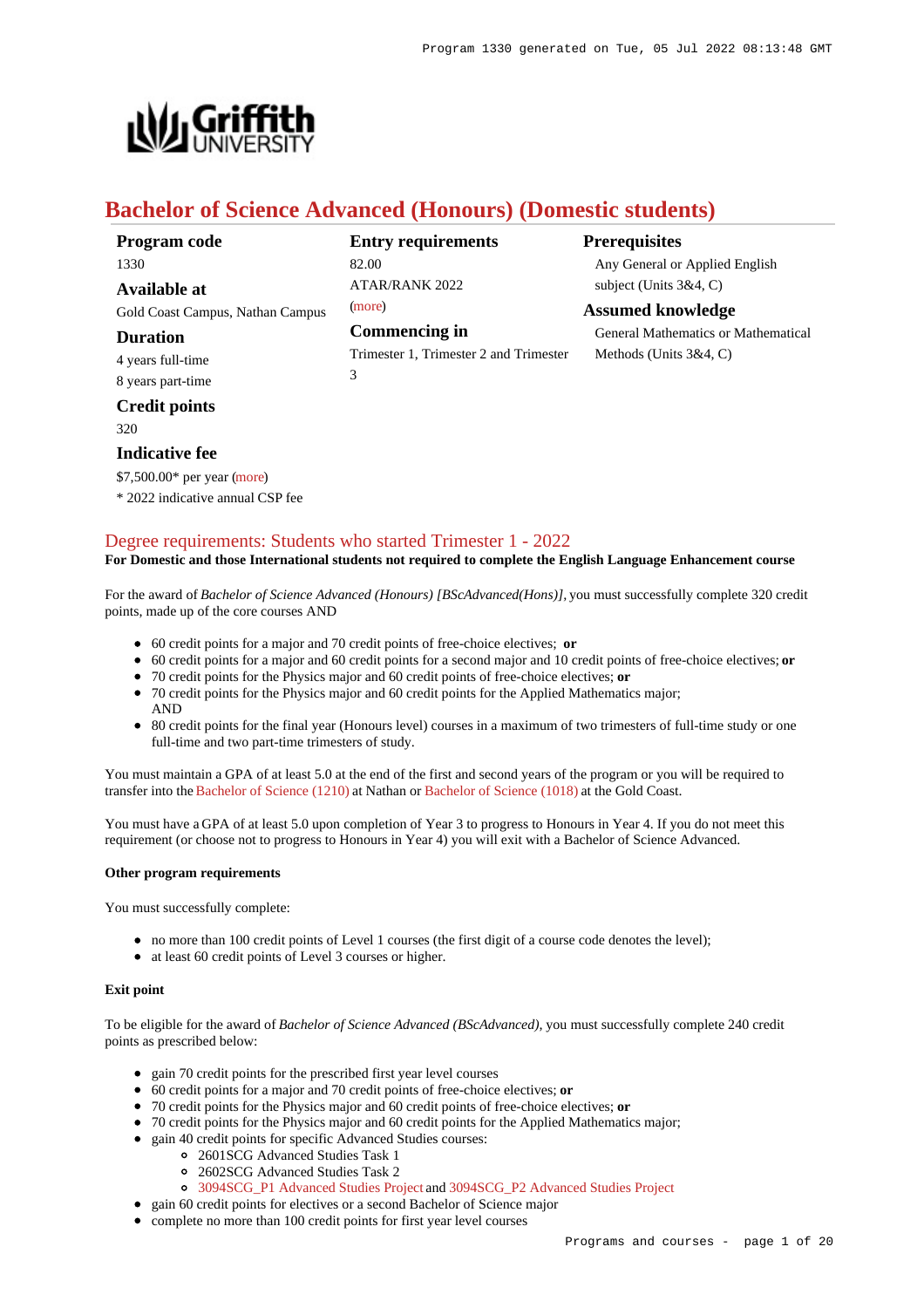complete at least 60 credit points for third year level courses.

To exit at the end of third year, you should apply for a program transfer.

#### **Honours**

#### **Classification of Honours**

This degree with Honours may be awarded in the following classes:

- Class I Honours
- Class IIA Honours
- Class IIB Honours
- Class III Honours

The class of Honours to be awarded to each student in this degree will be determined on the basis of the GPA achieved for the 80 credit points of nominated courses and a minimum percentage for the Dissertation as outlined in the **Calculation of Honours Classification** section of the [Bachelor Honours Degree \(AQF Level 8\) Policy](http://policies.griffith.edu.au/pdf/Bachelor Honours Degree Policy.pdf).

The 80 credit points of nominated courses are as follows:

- **Applied Mathematics:**
	- [6205NSC Topics in Applied Mathematics 1](https://www148.griffith.edu.au/Course/6205NSC) (10CP)
	- [6206NSC Topics in Applied Mathematics 2](https://www148.griffith.edu.au/Course/6206NSC) (10CP)
	- [6207NSC Topics in Applied Mathematics 3](https://www148.griffith.edu.au/Course/6207NSC) (10CP)
	- [6208NSC Topics in Applied Mathematics 4](https://www148.griffith.edu.au/Course/6208NSC) (10CP)
	- [6002ESC\\_P1 Honours Dissertation](https://www148.griffith.edu.au/Course/6002ESC_P1) (20CP)
	- [6002ESC\\_P2 Honours Dissertation](https://www148.griffith.edu.au/Course/6002ESC_P2) (20CP)
- **Biosciences:** 
	- [6000ESC Research Proposal and Planning](https://www148.griffith.edu.au/Course/6000ESC) (10CP)
		- Listed elective (10CP)
		- [6001ESC\\_P1 Honours Dissertation](https://www148.griffith.edu.au/Course/6001ESC_P1) (20CP)
		- [6001ESC\\_P2 Honours Dissertation](https://www148.griffith.edu.au/Course/6001ESC_P2) (20CP)
		- [6001ESC\\_P3 Honours Dissertation](https://www148.griffith.edu.au/Course/6001ESC_P3) (20CP)
- **Chemistry:**
	- [6000ESC Research Proposal and Planning](https://www148.griffith.edu.au/Course/6000ESC) (10CP)
	- Listed elective (10CP)
	- [6001ESC\\_P1 Honours Dissertation](https://www148.griffith.edu.au/Course/6001ESC_P1) (20CP)
	- [6001ESC\\_P2 Honours Dissertation](https://www148.griffith.edu.au/Course/6001ESC_P2) (20CP)
	- [6001ESC\\_P3 Honours Dissertation](https://www148.griffith.edu.au/Course/6001ESC_P3) (20CP)
- **Geography/Marine Science/Wildlife Biology:**
	- [6000ESC Research Proposal and Planning](https://www148.griffith.edu.au/Course/6000ESC) (10CP)
	- Listed elective (10CP)
	- [6001ESC\\_P1 Honours Dissertation](https://www148.griffith.edu.au/Course/6001ESC_P1) (20CP)
	- [6001ESC\\_P2 Honours Dissertation](https://www148.griffith.edu.au/Course/6001ESC_P2) (20CP)
	- [6001ESC\\_P3 Honours Dissertation](https://www148.griffith.edu.au/Course/6001ESC_P3) (20CP)
- **Physics (Nathan):**
	- [6005ESC Tensors, Groups and General Relativity](https://www148.griffith.edu.au/Course/6005ESC) (10CP)
	- [6006ESC Honours Classical and Quantum Mechanics](https://www148.griffith.edu.au/Course/6006ESC) (10CP)
	- [6304NSC Honours Statistical and Condensed Matter Physics](https://www148.griffith.edu.au/Course/6304NSC) (10CP)
	- [6007ESC Classical and Quantum Electrodynamics](https://www148.griffith.edu.au/Course/6007ESC) (10CP)
	- [6002ESC\\_P1 Honours Dissertation](https://www148.griffith.edu.au/Course/6002ESC_P1) (20CP)
	- [6002ESC\\_P2 Honours Dissertation](https://www148.griffith.edu.au/Course/6002ESC_P2) (20CP)

If you do not achieve the standard necessary to be awarded Class III Honours, you will exit with the Bachelor of Science Advanced.

#### **Australian Qualifications Framework (AQF) Level and Type**

The [Australian Qualifications Framework](http://www.aqf.edu.au/) (AQF) is the national policy for regulated qualifications in Australian education and training. This qualification is accredited as an AQF Level 8 - Bachelor Honours Degree.

### **English Language Enhancement**

Domestic students enrolled in this program whose first language is not English may complete the following **English Language Enhancement (ELE) course** as an elective.

[5903LHS Language and Communication for Sciences](https://www148.griffith.edu.au/Course/5903LHS)

**Students whose first language is English are not permitted to undertake this ELE course.**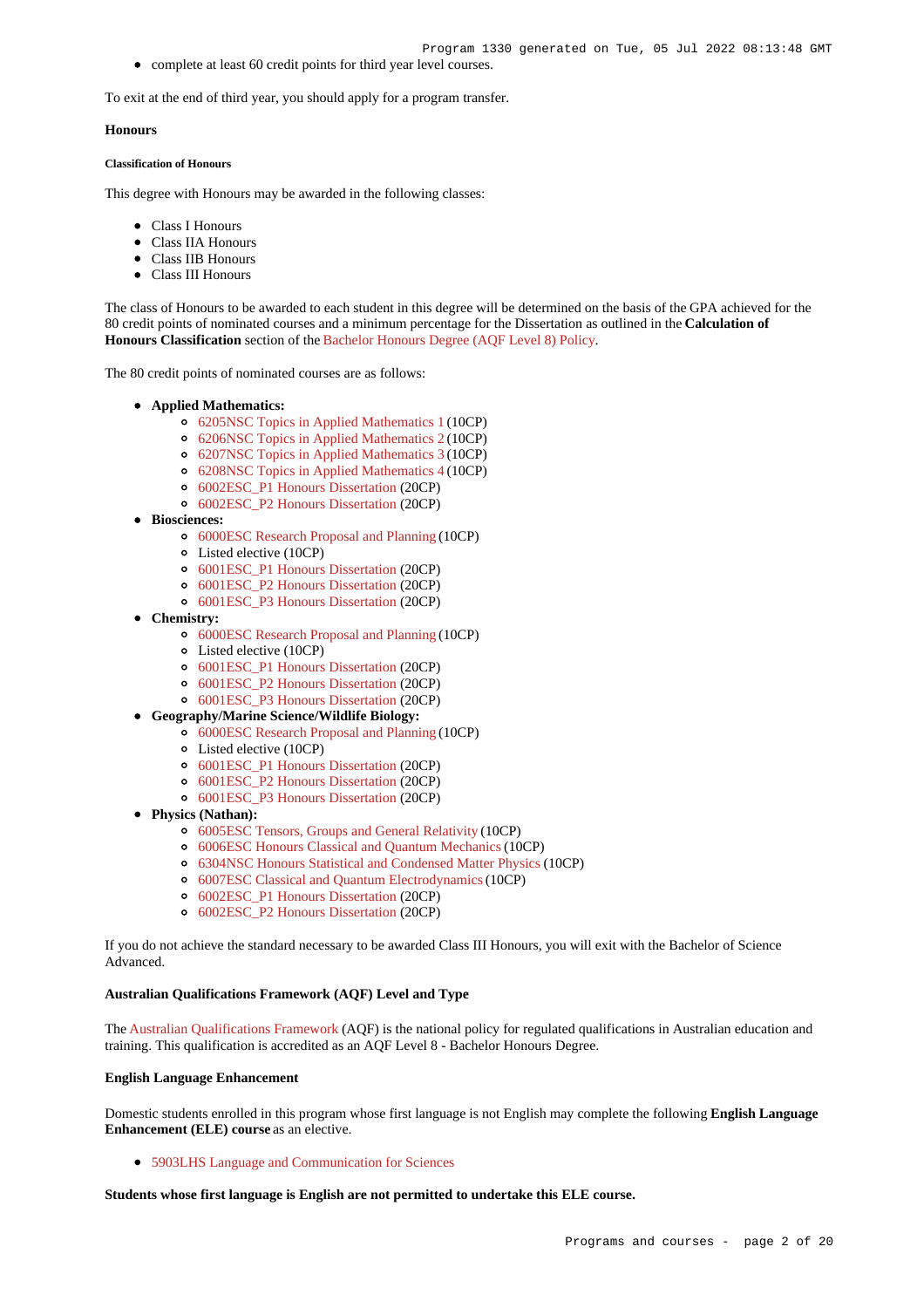### [Program learning outcomes](https://www148.griffith.edu.au/programs-courses/Program/1330/Courses/Domestic#programLearningOutcomes) **Program learning outcomes**

[Program Learning Outcomes](https://www.griffith.edu.au/__data/assets/pdf_file/0017/134522/PLO-general-advice.pdf) communicate to the community the value of the Griffith educational experience as benchmarked against national qualification standards.

[Program Learning Outcomes for this award](https://www.griffith.edu.au/__data/assets/pdf_file/0012/301242/BScience-Advanced-Hons-PLO_L8.pdf) describe the knowledge, skills and the application of knowledge and skills you will acquire through studying the Griffith program of your choice.

### [Course list: Students starting Trimester 1 - 2022](https://www148.griffith.edu.au/programs-courses/Program/1330/Courses/Domestic#course-list-content)

**Course offering information in program structures is a guide only. Please check the actual offering information in the Course Catalogue.**

### **Note: Students must check the prerequisite and incompatible requirements before selecting any course within this program.**

### **English Language Enhancement course**

Students required to undertake the English Language Enhancement course must complete the following course in their first trimester of study in place of a Level 1 Science course:

| <b>Trimester</b> |         | Course code Requirement | Course title                             |         |
|------------------|---------|-------------------------|------------------------------------------|---------|
| Tri 1.2 or 3     | 5903LHS | English Enhancement     | Language and Communication for Sciences  | $10-10$ |
|                  |         |                         | OR                                       |         |
| Tri 1.2 or 3     |         | Listed Elective         | Level 1 Science course (from list below) | $10-10$ |

#### **Year 1**

You must select **70 credit points** from the following Level 1 courses (or 60 credit points for those students completing the English Language Enhancement course):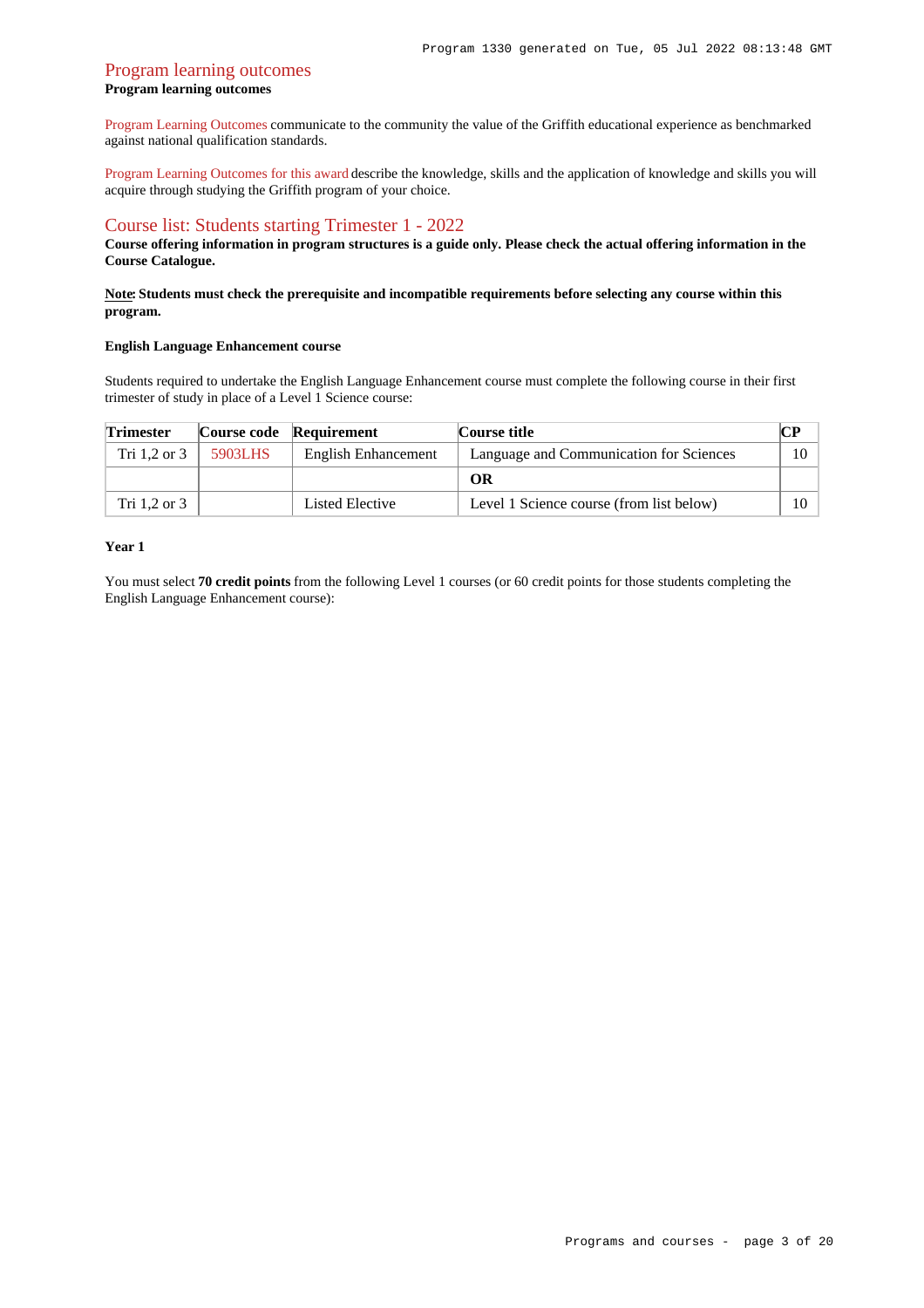| <b>Trimester</b> | Course code    | <b>Requirement Course title</b> |                                                                                                                                                                                             | $ {\bf CP}$ |
|------------------|----------------|---------------------------------|---------------------------------------------------------------------------------------------------------------------------------------------------------------------------------------------|-------------|
| Tri 1            | 1001NSC        | Listed<br>Elective              | Human Biology: from Cells to Systems (Clinical Sciences<br>major)                                                                                                                           | 10          |
| Tri 1            | <b>1007ENV</b> | Listed<br>Elective              | Introduction to Marine Science (Marine Biology major)<br>(Gold Coast)                                                                                                                       | 10          |
| Tri 1,3          | 1041SCG        | Listed<br>Elective              | Biological Systems (Biochemistry and Molecular Biology<br>major / Clinical Sciences major / Geography major / Marine<br>Biology major / Microbiology major / Wildlife Biology<br>major)     | 10          |
| Tri 1,3          | 1021SCG        | Listed<br>Elective              | Chemistry 1A NATHAN (Biochemistry and Molecular<br>Biology major / Chemistry major / Clinical Sciences major /<br>Geography major / Microbiology major / Wildlife Biology<br>major)         | 10          |
|                  |                |                                 | <b>OR</b>                                                                                                                                                                                   |             |
| Tri 1,3          | 1023SCG        | Listed<br>Elective              | Chemistry I GOLD COAST (Biochemistry and Molecular<br>Biology major / Chemistry major / Geography major / Marine<br>Biology major / Wildlife Biology major)                                 | 10          |
| Tri 1,2          | 1201SCG        | Listed<br>Elective              | Linear Algebra (Applied Mathematics major/Chemistry<br>major / Physics major)                                                                                                               | 10          |
| Tri 2            | 1042SCG        | Listed<br>Elective              | Genetics and Evolutionary Biology (Biochemistry and<br>Molecular Biology major / Clinical Sciences major / Marine<br>Biology major / Microbiology major / Wildlife Biology<br>major)        | 10          |
| Tri 1,3          | 1015SCG        | Listed<br>Elective              | Quantitative Reasoning (Biochemistry and Molecular<br>Biology major / Clinical Sciences major / Geography major /<br>Marine Biology major / Microbiology major / Wildlife<br>Biology major) | 10          |
| Tri 1,2          | 1031SCG        | Listed<br>Elective              | Physics 1A (Physics major)                                                                                                                                                                  | 10          |
| Tri 1,3          | 1043SCG        | Listed<br>Elective              | Introduction to Environmental Sustainability (Geography<br>major / Marine Biology major / Wildlife Biology major)                                                                           | 10          |
| Tri 2            | 1044SCG        | Listed<br>Elective              | Earth Systems (Geography major / Marine Biology major /<br>Wildlife Biology major)                                                                                                          | 10          |
| Tri 2            | 1014NSC        | Listed<br>Elective              | Fundamentals of Biochemistry (Biochemistry and Molecular<br>Biology major / Clinical Sciences major / Microbiology<br>major)                                                                | 10          |
| Tri 2            | 1022SCG        | Listed<br>Elective              | Chemistry 1B NATHAN (Biochemistry and Molecular<br>Biology major / Chemistry major / Clinical Sciences major /<br>Microbiology major)                                                       | 10          |
|                  |                |                                 | <b>OR</b>                                                                                                                                                                                   |             |
| Tri 2            | 1024SCG        | Listed<br>Elective              | Chemistry II GOLD COAST (Biochemistry and Molecular<br>Biology major / Chemistry major)                                                                                                     | 10          |
| Tri 2            | 1032SCG        | Listed<br>Elective              | Physics 1B (Physics major) (see Note 1)                                                                                                                                                     | 10          |
| Tri 2,3          | 1014SCG        | Listed<br>Elective              | Statistics (Biochemistry and Molecular Biology major /<br>Chemistry major / Geography major / Marine Biology major /<br>Microbiology major / Wildlife Biology major)                        | 10          |
| Tri 2,3          | 1202SCG        | Listed<br>Elective              | Calculus I (Applied Mathematics major / Chemistry major /<br>Physics major)                                                                                                                 | 10          |
| Tri 2            | 1024ENG        | Listed<br>Elective              | Intro to Digital and Spatial Analysis                                                                                                                                                       | 10          |
| Tri 1,2 or 3     | 1017SCG        | Listed<br>Elective              | Foundation Mathematics (see Note 2)                                                                                                                                                         | 10          |
| Tri 1            | <b>1088LHS</b> | Listed<br>Elective              | <b>First Peoples</b>                                                                                                                                                                        | 10          |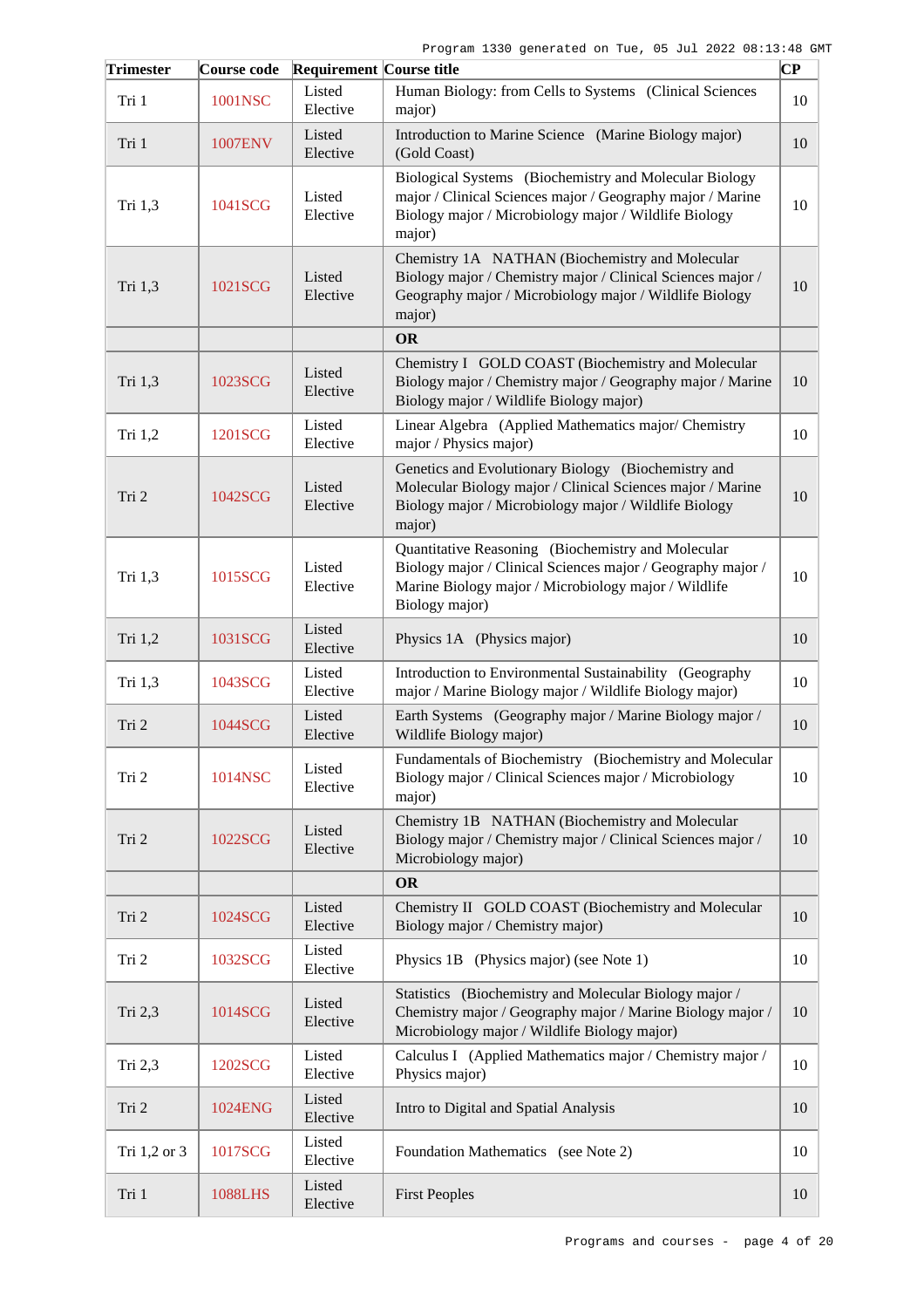Note 1: Students undertaking 1032SCG must complete 1202SCG Mathematics 1B.

Note 2: Students who have not completed Maths B or equivalent must complete 1017SCG Foundation Maths and will complete 1201SCG Liner Algebra in year 2 in place of an elective or free-choice elective.

### **Years 2, 3 and 4**

You must complete one of the following options:

| <b>Trimester</b> | Course code | Requirement     | Course title                    | $\overline{\mathbf{C}\mathbf{P}}$ |
|------------------|-------------|-----------------|---------------------------------|-----------------------------------|
| Tri 1,2          |             |                 | Major                           | 60                                |
|                  |             |                 | <b>AND</b>                      |                                   |
| Tri 1,2          |             |                 | Free-choice electives           | 70                                |
|                  |             |                 | <b>OR</b>                       |                                   |
| Tri 1,2          |             |                 | Major                           | 60                                |
|                  |             |                 | <b>AND</b>                      |                                   |
| Tri 1,2          |             |                 | Second major                    | 60                                |
|                  |             |                 | <b>AND</b>                      |                                   |
| Tri 1,2          |             |                 | Free-choice elective            | 10                                |
|                  |             |                 | <b>OR</b>                       |                                   |
| Tri 1,2          |             |                 | Physics major                   | 70                                |
|                  |             |                 | <b>AND</b>                      |                                   |
| Tri 1,2          |             |                 | Free-choice electives           | 60                                |
|                  |             |                 | <b>OR</b>                       |                                   |
| Tri 1,2          |             |                 | Physics major                   | 70                                |
|                  |             |                 | <b>AND</b>                      |                                   |
| Tri 1,2          |             |                 | Applied Mathematics major       | 60                                |
| Tri 1,2,3        | 2601SCG     | Core to Program | <b>Advanced Studies Task 1</b>  | 10                                |
| Tri 2,3          | 2602SCG     | Core to Program | <b>Advanced Studies Task 2</b>  | 10                                |
| Tri 1,2          | 3094SCG_P1  | Core to Program | <b>Advanced Studies Project</b> | 10                                |
| Tri 2            | 3094SCG_P2  | Core to Program | <b>Advanced Studies Project</b> | 10                                |

You may choose from the following **Honours specialisations** in Year 4:

| <b>Trimester</b> | Course code | Requirement | Course title                      | CP |
|------------------|-------------|-------------|-----------------------------------|----|
| Tri $1,2$        |             |             | Applied Mathematics (Nathan only) | 80 |
|                  |             |             | <b>OR</b>                         |    |
| Tri 1,2          |             |             | <b>Biosciences</b>                | 80 |
|                  |             |             | <b>OR</b>                         |    |
| Tri 1,2          |             |             | Chemistry                         | 80 |
|                  |             |             | <b>OR</b>                         |    |
| Tri 1,2          |             |             | Geography                         | 80 |
|                  |             |             | <b>OR</b>                         |    |
| Tri $1,2$        |             |             | Marine Science (Gold Coast only)  | 80 |
|                  |             |             | <b>OR</b>                         |    |
| Tri $1,2$        |             |             | Physics                           | 80 |
|                  |             |             | <b>OR</b>                         |    |
| Tri 1,2          |             |             | Wildlife Biology                  | 80 |

Majors (10 available) **Applied Mathematics Major**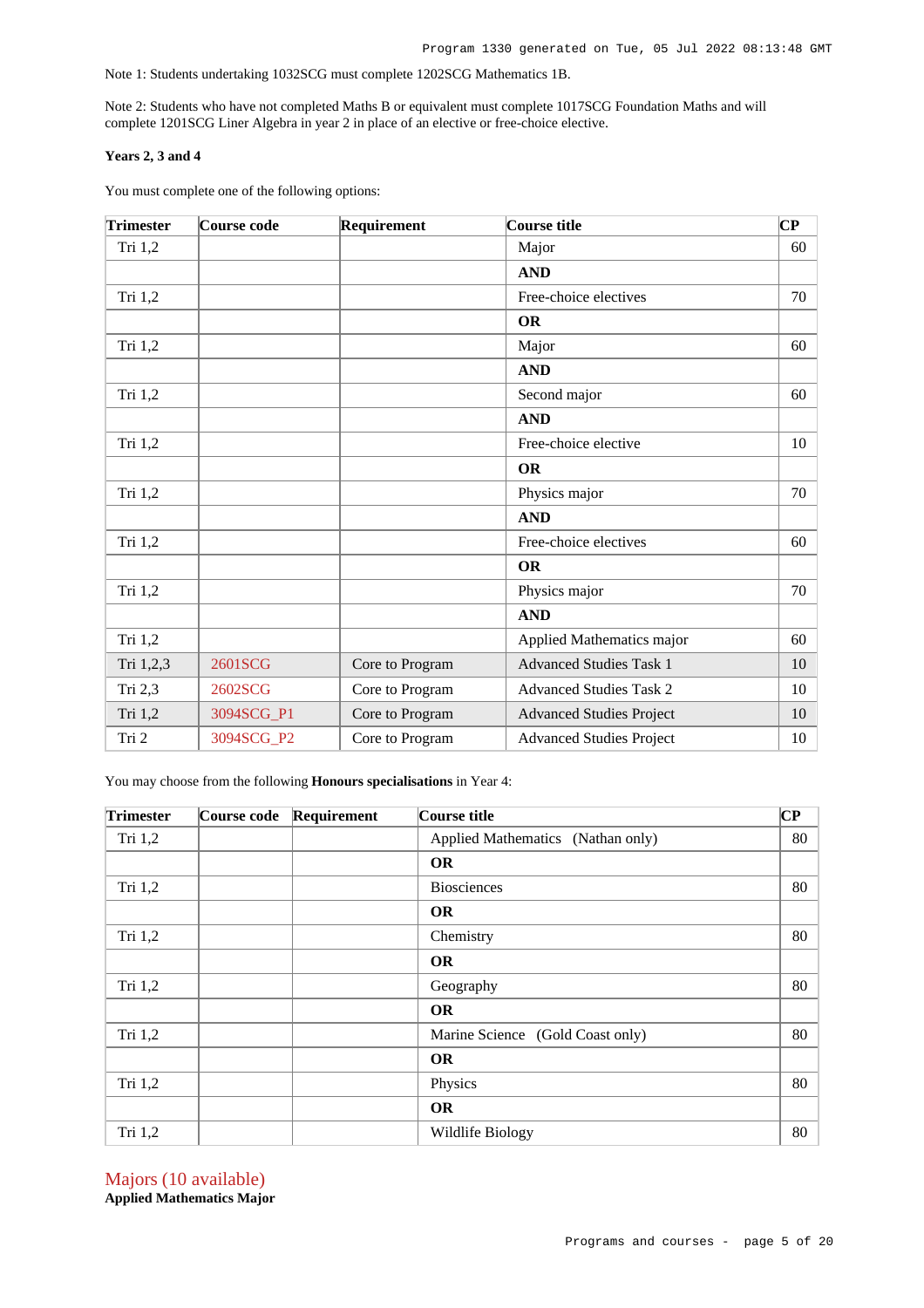# Applied Mathematics

You must complete the following foundation courses:

| <b>Trimester</b> |         | Course code Requirement | Course title                | CР |
|------------------|---------|-------------------------|-----------------------------|----|
| Tri 1.2          | 1201SCG | Recommended Prerea      | Linear Algebra (see Note 1) |    |
| Tri 2.3          | 1202SCG | Recommended Prereg      | Calculus 1                  |    |

Note 1: Students who successfully completed Mathematics B or C should complete 1201SCG. Students who successfully completed only Mathematics A will complete 1017SCG Foundation Mathematics in their first trimester of study and complete 1201SCG in their second trimester of study.

You must complete the following courses:

| <b>Trimester</b> | <b>Course code</b> | Requirement   | Course title                                  | CР |
|------------------|--------------------|---------------|-----------------------------------------------|----|
| Tri 1            | 2201NSC            | Core to Major | Linear Algebra and Applications               | 10 |
| Tri 1            | 2205NSC            | Core to Major | Calculus II                                   | 10 |
| Tri 2            | 2202NSC            | Core to Major | <b>Numerical Methods</b>                      | 10 |
| Tri 2            | 2204NSC            | Core to Major | Introduction to Mathematical Modelling        | 10 |
| Tri 1            | 3201NSC            | Core to Major | Advanced Differential Equations and Modelling | 10 |
| Tri 1            | 3203NSC            | Core to Major | Complex Analysis and Applications             | 10 |

### **Science Majors**

### Archaeology (Nathan)

You must complete the following foundation courses:

| <b>Trimester</b> | Course code | Requirement               | Course title                      | <b>CP</b> |
|------------------|-------------|---------------------------|-----------------------------------|-----------|
| Tri 1,3          | 1015SCG     | Recommended Prereq        | <b>Quantitative Reasoning</b>     | 10        |
| Tri 1.3          | 1041SCG     | Recommended Prereq        | <b>Biological Systems</b>         | 10        |
| Tri 1            | 1088LHS     | Recommended Prereq        | <b>First Peoples</b>              | 10        |
| Tri <sub>2</sub> | 1044SCG     | <b>Recommended Prereq</b> | Earth Systems                     | 10        |
| Tri 2            | 1042SCG     | <b>Recommended Prereq</b> | Genetics and Evolutionary Biology | 10        |
| Tri $2,3$        | 1014SCG     | <b>Recommended Prereq</b> | <b>Statistics</b>                 | 10        |

You must complete the following courses:

| <b>Trimester</b> | Course code | Requirement   | Course title                            | CР |
|------------------|-------------|---------------|-----------------------------------------|----|
| Tri 1            | 2303ENV     | Core to Major | Zoology                                 | 10 |
| Tri 1            | 2416ENV     | Core to Major | <b>Environmental Anthropology</b>       | 10 |
| Tri <sub>2</sub> | 2006ESC     | Core to Major | Archaeology: Discovering the Human Past | 10 |
| Tri <sub>2</sub> | 2061ESC     | Core to Major | Artefacts in Archaeology                | 10 |
| Tri 1            | 3067ESC     | Core to Major | Great Debates in Archaeology            | 10 |
| Tri <sub>2</sub> | 3065ESC     | Core to Major | Topics in Archaeology                   | 10 |

# Biochemistry and Molecular Biology

You must complete the following foundation courses: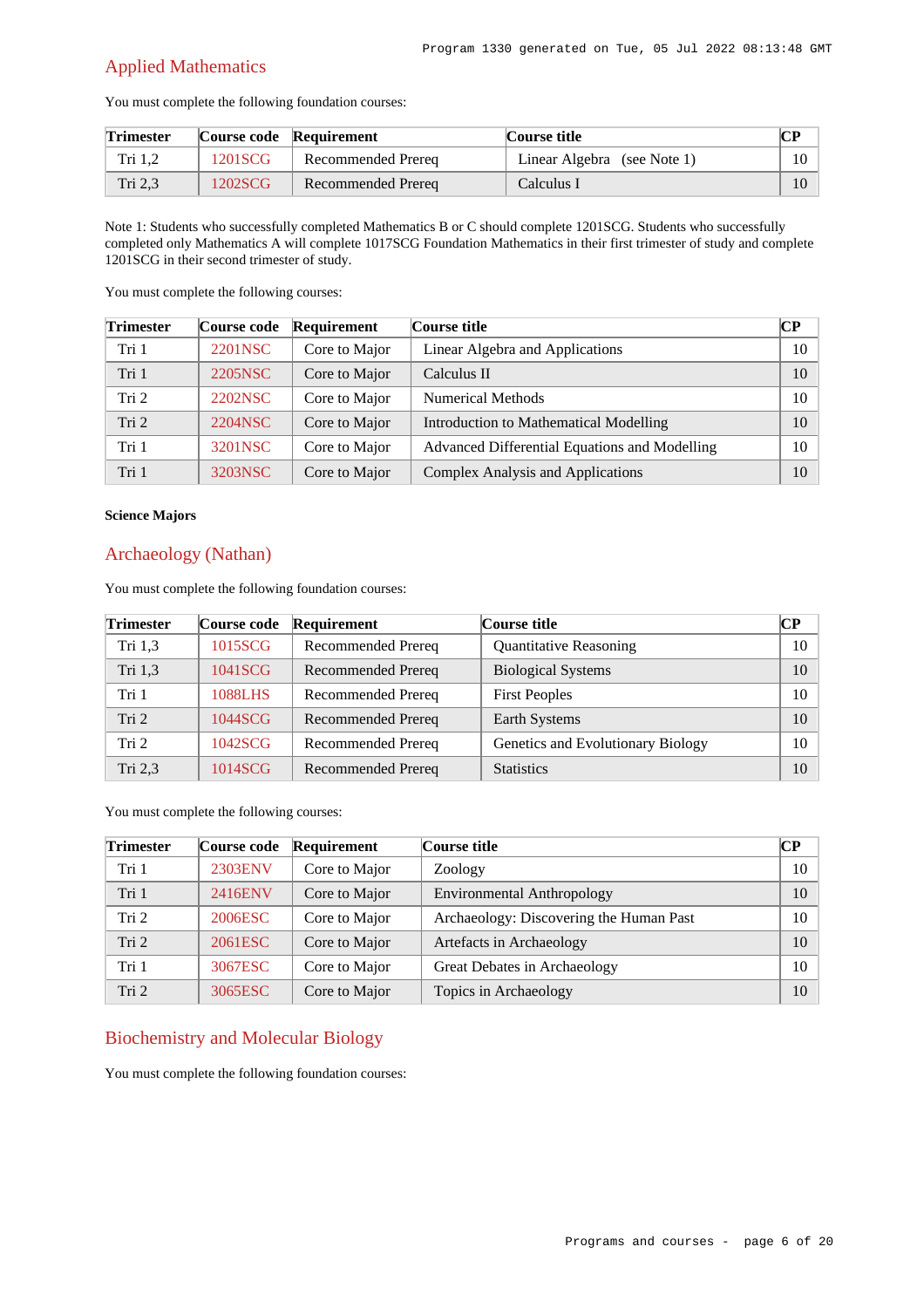| <b>Trimester</b> | Course code | Requirement           | Course title                                          | $\overline{\mathbf{C}\mathbf{P}}$ |
|------------------|-------------|-----------------------|-------------------------------------------------------|-----------------------------------|
| Tri 1,3          | 1015SCG     | Recommended<br>Prereq | <b>Quantitative Reasoning</b>                         | 10                                |
| Tri 1,3          | 1041SCG     | Recommended<br>Prereq | <b>Biological Systems</b>                             | 10                                |
| Tri 1,3          | 1023SCG     | Recommended<br>Prereq | Chemistry I (Gold Coast)                              | 10                                |
|                  |             |                       | <b>OR</b>                                             |                                   |
| Tri 1,3          | 1021SCG     | Recommended<br>Prereq | Chemistry 1A (Nathan)                                 | 10                                |
| Tri 2            | 1014NSC     | Recommended<br>Prereq | Fundamentals of Biochemistry (Nathan) (see Note<br>1) | 10                                |
|                  |             |                       | <b>OR</b>                                             |                                   |
| Tri 2            |             |                       | Listed first year course (Gold Coast)                 | 10                                |
| Tri 2            | 1042SCG     | Recommended<br>Prereq | Genetics and Evolutionary Biology                     | 10                                |
| Tri 2            | 1024SCG     | Recommended<br>Prereq | Chemistry II (Gold Coast)                             | 10                                |
|                  |             |                       | <b>OR</b>                                             |                                   |
| Tri 2            | 1022SCG     | Recommended<br>Prereq | Chemistry 1B (Nathan)                                 | 10                                |
| Tri 2,3          | 1014SCG     | Recommended<br>Prereq | <b>Statistics</b>                                     | 10                                |

Note 1: 1014NSC Fundamentals of Biochemistry is a prerequisite for 2005NSC Protein Science and 2013NSC\_Y1&Y2 Biotechniques Laboratory. Nathan based students will need to take this course before moving to second year major courses.

You must complete the following courses:

| <b>Trimester</b> | Course code | Requirement   | Course title                                             | $\bf CP$ |
|------------------|-------------|---------------|----------------------------------------------------------|----------|
| Tri 1            | 2005NSC     | Core to Major | Protein Science (Nathan)                                 | 10       |
|                  |             |               | <b>OR</b>                                                |          |
| Tri 1            | 2008MSC     | Core to Major | Structural Biochemistry (Gold Coast)                     | 10       |
| Tri 2            | 2013NSC     | Core to Major | Biotechniques Laboratory (Nathan)                        | 10       |
|                  |             |               | <b>OR</b>                                                |          |
| Tri 2            | 2018NSC     | Core to Major | Biosciences Laboratory Skills (Gold Coast)               | 10       |
| Tri 1            | 2003NSC     | Core to Major | Metabolism (Nathan)                                      | 10       |
|                  |             |               | <b>OR</b>                                                |          |
| Tri 2            | 2011MSC     | Core to Major | Metabolism (Gold Coast)                                  | 10       |
| Tri 2            | 2012NSC     | Core to Major | Molecular Biology (Nathan)                               | 10       |
|                  |             |               | <b>OR</b>                                                |          |
| Tri 1            | 3014MSC     | Core to Major | Molecular Biology (Gold Coast)                           | 10       |
| Tri 1            | 3001NSC     | Core to Major | Molecular Cell Biology (Nathan)                          | 10       |
|                  |             |               | <b>OR</b>                                                |          |
| Tri 1            | 3016MSC     | Core to Major | Macromolecular and Cellular Biochemistry<br>(Gold Coast) | 10       |

You must complete 10 credit points from the following courses: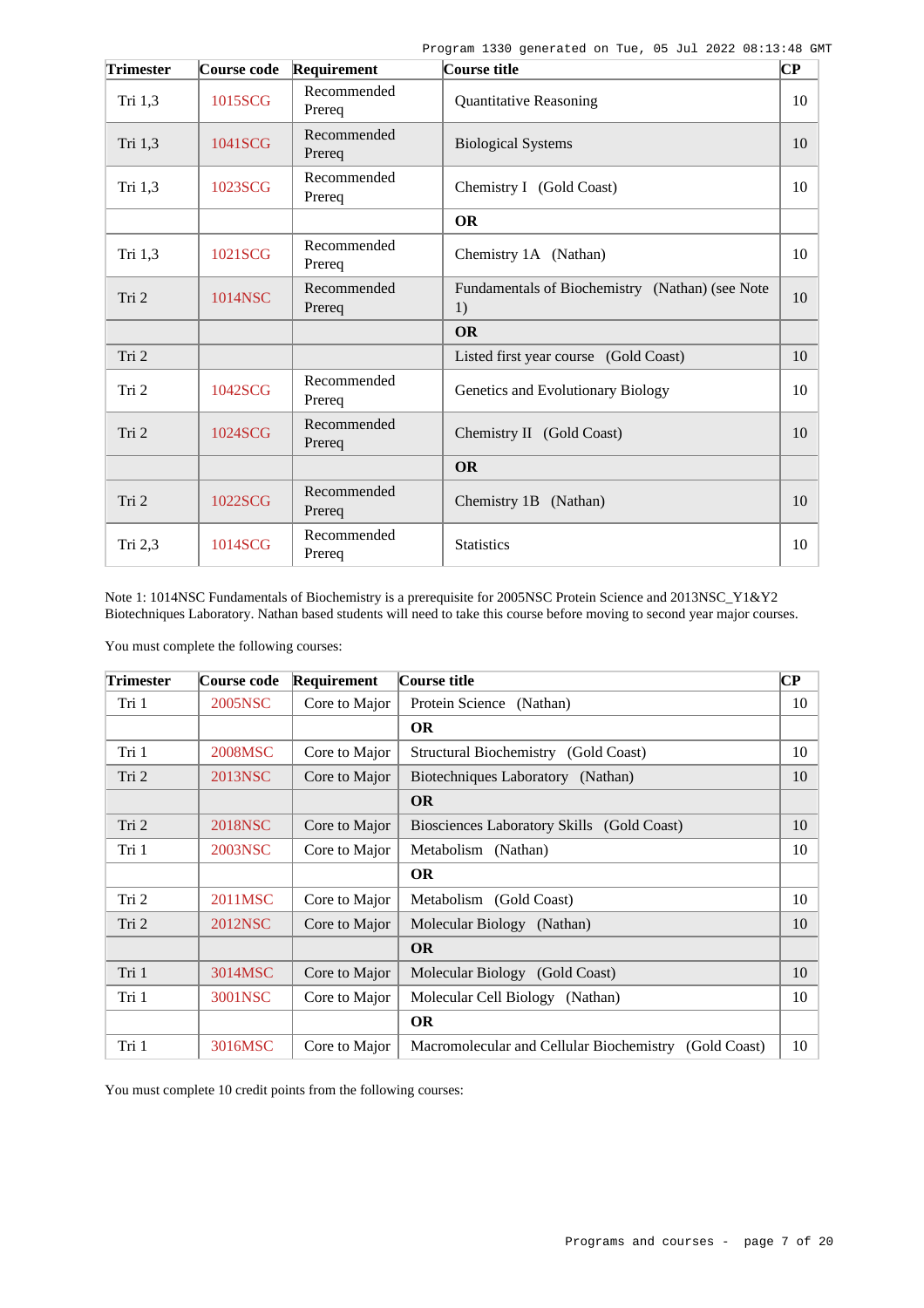| <b>Trimester</b> | Course code | Requirement       | Course title                                                 | <b>CP</b> |
|------------------|-------------|-------------------|--------------------------------------------------------------|-----------|
| Tri 1            | 3009NSC     | Elective to Major | <b>Biomedical Sciences Laboratory</b><br>(offered at Nathan) | 10        |
| Tri <sub>2</sub> | 3012MSC     | Elective to Major | Clinical Biochemistry (offered at Gold Coast)                | 10        |
| Tri 2            | 3013MSC     | Elective to Major | Infectious Disease (offered at Gold Coast)                   | 10        |
| Tri <sub>2</sub> | 3022MSC     | Elective to Major | Molecular Medicine (offered at Gold Coast)                   | 10        |
| Tri 1            | 3030NSC     | Elective to Major | Applied Bioinformatics (offered at Nathan)                   | 10        |

# **Chemistry**

You must complete the following foundation courses:

| <b>Trimester</b> | Course code | Requirement               | Course title                               | $\bf CP$ |
|------------------|-------------|---------------------------|--------------------------------------------|----------|
| Tri 1,3          | 1023SCG     | Recommended Prereq        | Chemistry I (Gold Coast)                   | 10       |
|                  |             |                           | <b>OR</b>                                  |          |
| Tri $1,3$        | 1021SCG     | Recommended Prereq        | Chemistry 1A (Nathan)                      | 10       |
| Tri $1,2$        | 1201SCG     | <b>Recommended Prereq</b> | Linear Algebra (Nathan) (see Note 1)       | 10       |
|                  |             |                           | <b>OR</b>                                  |          |
| Tri 1,3          | 1015SCG     | Recommended Prereq        | <b>Ouantitative Reasoning</b> (Gold Coast) | 10       |
| Tri 2            | 1024SCG     | Recommended Prereq        | Chemistry II (Gold Coast)                  | 10       |
|                  |             |                           | <b>OR</b>                                  |          |
| Tri 2            | 1022SCG     | Recommended Prereq        | Chemistry 1B<br>(Nathan)                   | 10       |
| Tri 2,3          | 1202SCG     | Recommended Prereq        | Calculus I                                 | 10       |
|                  |             |                           | <b>OR</b>                                  |          |
| Tri 2,3          | 1014SCG     | Recommended Prereq        | <b>Statistics</b>                          | 10       |

Note 1: Students who successfully completed Mathematics B or C should complete 1201SCG. Students who successfully completed only Mathematics A will complete 1017SCG Foundation Mathematics in their first trimester of study and complete 1201SCG in their second trimester of study.

You must complete 40 credit points from the following courses:

| <b>Trimester</b> | Course code    | Requirement       | Course title                                        | $\bf CP$ |
|------------------|----------------|-------------------|-----------------------------------------------------|----------|
| Tri 1            | 2103NSC        | Elective to Major | Organic Chemistry<br>(Nathan)                       | 10       |
|                  |                |                   | <b>OR</b>                                           |          |
| Tri 1            | 2014MSC        | Elective to Major | Organic Chemistry (Gold Coast)                      | 10       |
| Tri <sub>2</sub> | 2209ENV        | Elective to Major | Environmental Chemistry (Nathan)                    | 10       |
|                  |                |                   | <b>OR</b>                                           |          |
| Tri 1            | 2203ENV        | Elective to Major | Environmental Chemistry and Monitoring (Gold Coast) | 10       |
| Tri 1            | 2101NSC        | Elective to Major | Inorganic Chemistry (Nathan)                        | 10       |
|                  |                |                   | <b>OR</b>                                           |          |
| Tri 2            | <b>2208ENV</b> | Elective to Major | Inorganic Chemistry (Gold Coast)                    | 10       |
| Tri 2            | 2102NSC        | Elective to Major | Spectroscopic and Molecular Analysis                | 10       |
| Tri 2            | 2106NSC        | Elective to Major | Physical and Analytical Chemistry (Nathan)          | 10       |
|                  |                |                   | <b>OR</b>                                           |          |
| Tri 2            | <b>2202ENV</b> | Elective to Major | Physical and Analytical Chemistry (Gold Coast)      | 10       |

You must complete 20 credit points from the following courses: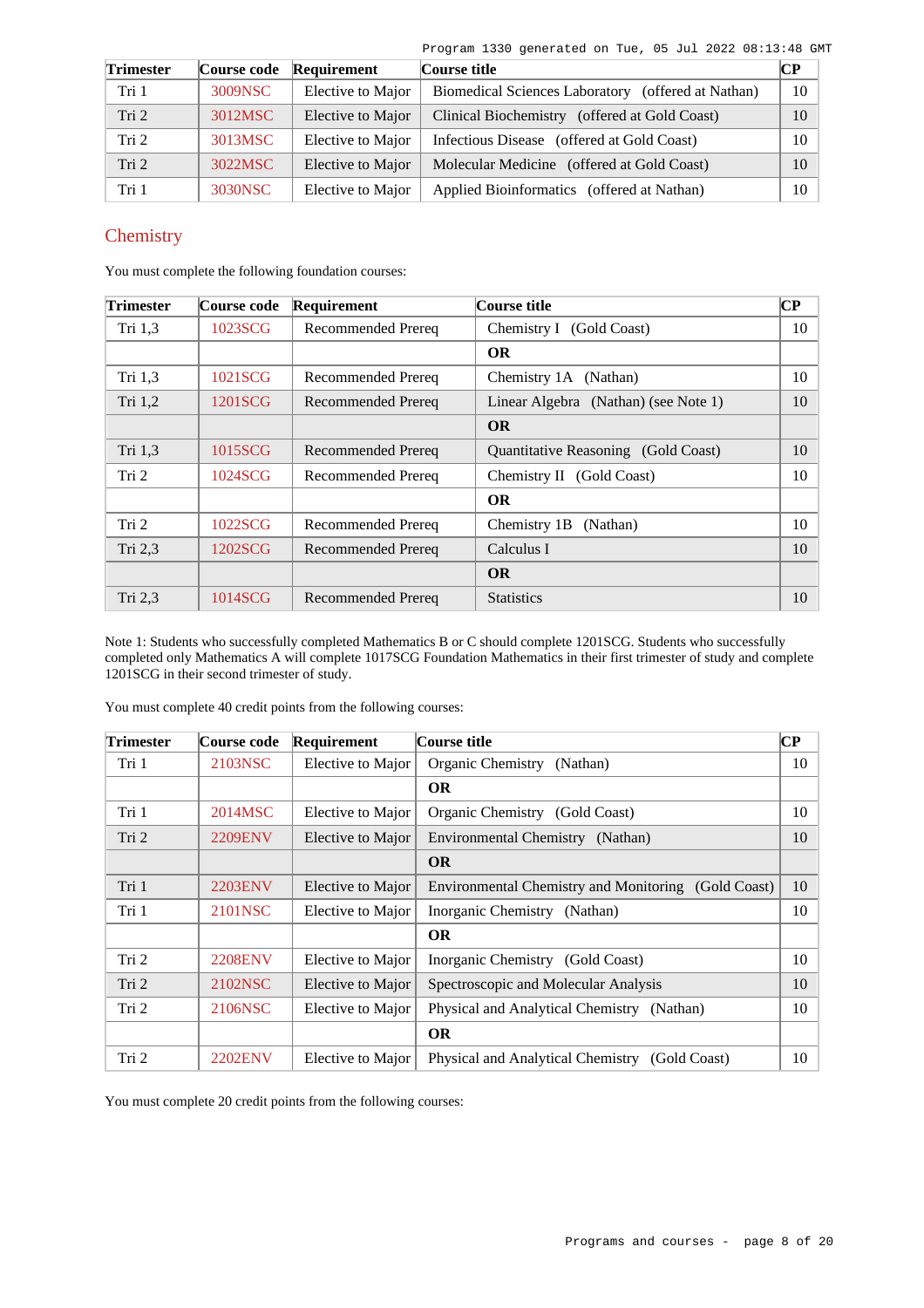| <b>Trimester</b> | Course code | Requirement          | Course title                                         | $\overline{\mathbf{C}\mathbf{P}}$ |
|------------------|-------------|----------------------|------------------------------------------------------|-----------------------------------|
| Tri 1            | 3431ENV     | Elective to<br>Major | Water Pollution Chemistry (Nathan)                   | 10                                |
|                  |             |                      | <b>OR</b>                                            |                                   |
| Tri 1            | 3201ENV     | Elective to<br>Major | Aquatic Chemistry and Pollution (Gold Coast)         | 10                                |
| Tri 1            | 3105NSC     | Elective to<br>Major | <b>Advanced Organic Chemistry</b>                    | 10                                |
| Tri 1            | 3103NSC     | Elective to<br>Major | NMR and Structural Chemistry (not offered from 2021) | 10                                |
|                  |             |                      | <b>OR</b>                                            |                                   |
| Tri 1            | 3225ENV     | Elective to<br>Major | NMR in Biological Systems                            | 10                                |
| Tri 2            | 3102NSC     | Elective to<br>Major | Advanced Analytical Chemistry (Nathan)               | 10                                |
|                  |             |                      | <b>OR</b>                                            |                                   |
| Tri 2            | 3202ENV     | Elective to<br>Major | Advanced Analytical Chemistry (Gold Coast)           | 10                                |

# Clinical Sciences

# **This major is offered on the Nathan campus only**

You must complete the following foundation courses:

| <b>Trimester</b> | Course code | Requirement           | Course title                                          | $\mathbf{C}\mathbf{P}$ |
|------------------|-------------|-----------------------|-------------------------------------------------------|------------------------|
| Tri 1,3          | 1015SCG     | Recommended<br>Prereq | <b>Quantitative Reasoning</b>                         | 10                     |
| Tri 1,3          | 1041SCG     | Recommended<br>Prereq | <b>Biological Systems</b>                             | 10                     |
| Tri 1,3          | 1021SCG     | Recommended<br>Prereq | Chemistry 1A (Nathan)                                 | 10                     |
|                  |             |                       | <b>OR</b>                                             |                        |
| Tri 1,3          | 1023SCG     | Recommended<br>Prereq | Chemistry I (Gold Coast)                              | 10                     |
| Tri 1            | 1001NSC     | Recommended<br>Prereq | Human Biology: from Cells to Systems (Nathan<br>only) | 10                     |
| Tri 2            | 1014NSC     | Recommended<br>Prereq | Fundamentals of Biochemistry (Nathan only)            | 10                     |
| Tri 2            | 1042SCG     | Recommended<br>Prereg | Genetics and Evolutionary Biology                     | 10                     |
| Tri 2            | 1022SCG     | Recommended<br>Prereq | Chemistry 1B (Nathan)                                 | 10                     |
|                  |             |                       | <b>OR</b>                                             |                        |
| Tri 2            | 1024SCG     | Recommended<br>Prereq | Chemistry II (Gold Coast)                             | 10                     |

You must complete the following courses: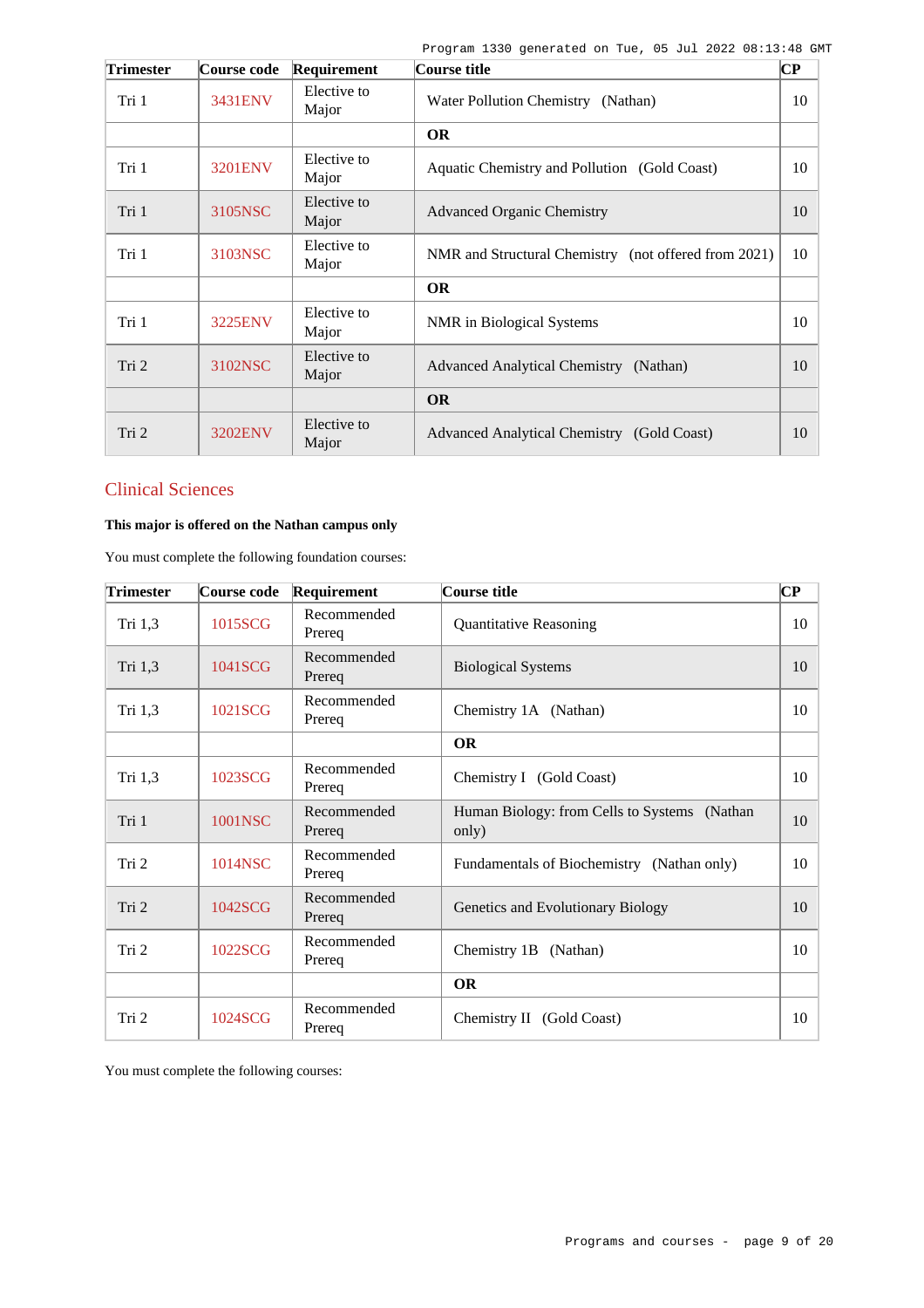| <b>Trimester</b> | Course code | Requirement   | Course title                                      | $\bf CP$ |
|------------------|-------------|---------------|---------------------------------------------------|----------|
| Tri 2            | 2013NSC     | Core to Major | Biotechniques Laboratory<br>(Nathan)              | 10       |
|                  |             |               | <b>OR</b>                                         |          |
| Tri 2            | 2018NSC     | Core to Major | Biosciences Laboratory Skills (Gold Coast)        | 10       |
| Tri 1            | 2005NSC     | Core to Major | Protein Science (Nathan)                          | 10       |
|                  |             |               | <b>OR</b>                                         |          |
| Tri 1            | 2008MSC     | Core to Major | <b>Structural Biochemistry</b><br>(Gold Coast)    | 10       |
| Tri 1            | 2007NSC     | Core to Major | Human Anatomy                                     | 10       |
| Tri 2            | 2002NSC     | Core to Major | Human Physiology<br>(Nathan)                      | 10       |
| Tri 1            | 3009NSC     | Core to Major | <b>Biomedical Sciences Laboratory</b><br>(Nathan) | 10       |
| Tri 2            | 3014NSC     | Core to Major | <b>Advanced Physiology</b><br>(Nathan)            | 10       |

# Geography

You must complete the following foundation courses:

| <b>Trimester</b> | Course code | Requirement        | Course title                                 | $\bf CP$ |
|------------------|-------------|--------------------|----------------------------------------------|----------|
| Tri 1,3          | 1015SCG     | Recommended Prereq | <b>Quantitative Reasoning</b>                | 10       |
| Tri 1,3          | 1041SCG     | Recommended Prereq | <b>Biological Systems</b>                    | 10       |
| Tri 1,3          | 1021SCG     | Recommended Prereq | Chemistry 1A (Nathan)                        | 10       |
|                  |             |                    | <b>OR</b>                                    |          |
| Tri 1,3          | 1023SCG     | Recommended Prereq | Chemistry I (Gold Coast)                     | 10       |
| Tri 1,3          | 1043SCG     | Recommended Prereq | Introduction to Environmental Sustainability | 10       |
| Tri $2,3$        | 1014SCG     | Recommended Prereq | <b>Statistics</b>                            | 10       |
| Tri 2            | 1044SCG     | Recommended Prereq | Earth Systems                                | 10       |

You must complete 40 credit points from the following courses: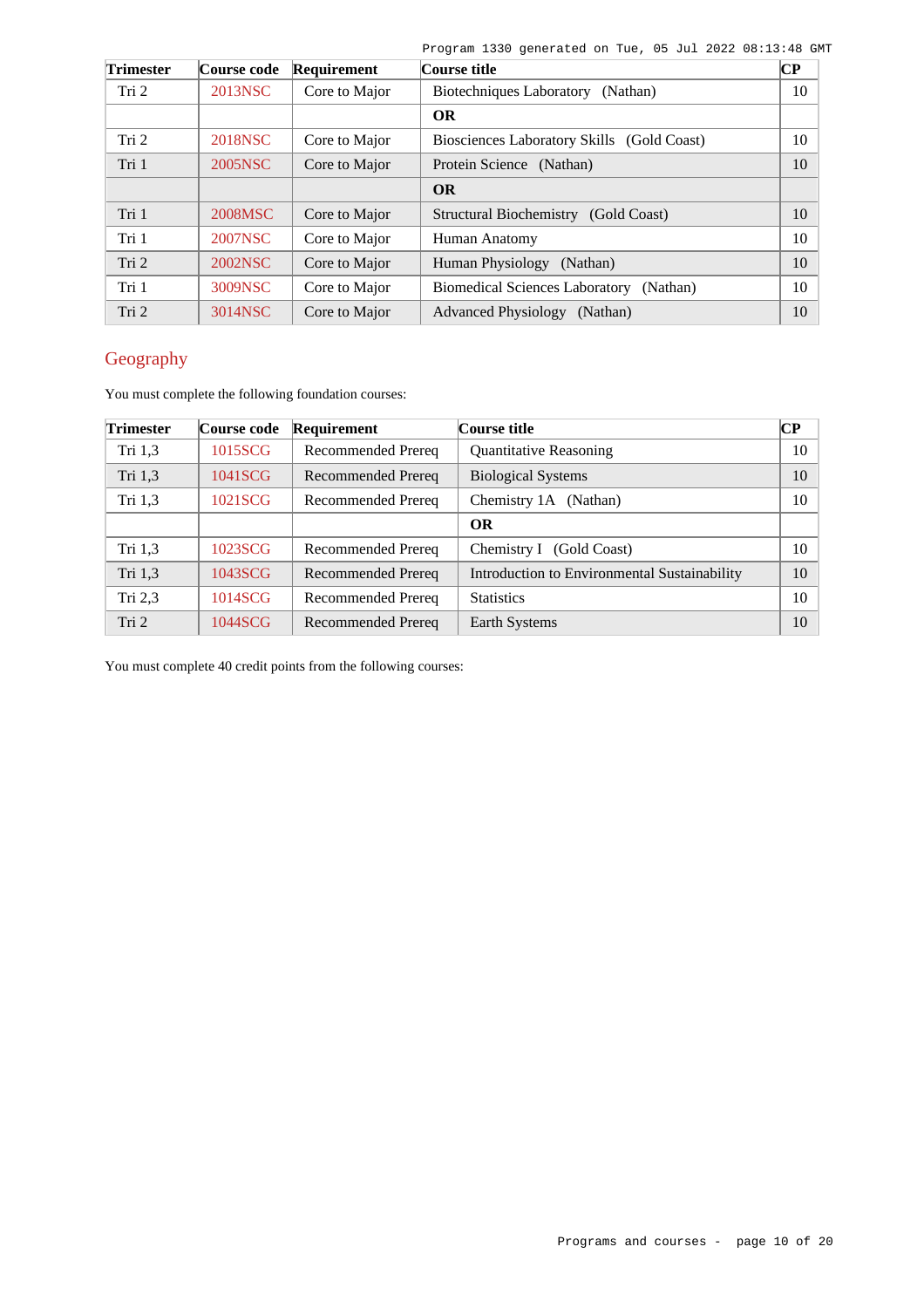| <b>Trimester</b> | Course code    | Requirement          | Course title                                                           | $\overline{\mathbf{C}\mathbf{P}}$ |
|------------------|----------------|----------------------|------------------------------------------------------------------------|-----------------------------------|
| Tri 1            | 2107ENV        | Elective to<br>Major | Introduction to Geographic Information Systems                         | 10                                |
| Tri 1            | <b>2071ENV</b> | Elective to<br>Major | Soils and Geomorphology (offered at Nathan only)                       | 10                                |
| Tri 1            | 2416ENV        | Elective to<br>Major | <b>Environmental Anthropology</b>                                      | 10                                |
| Tri 2            | <b>2209ENV</b> | Elective to<br>Major | Environmental Chemistry (Nathan)                                       | 10                                |
|                  |                |                      | <b>OR</b>                                                              |                                   |
| Tri 1            | <b>2203ENV</b> | Elective to<br>Major | Environmental Chemistry and Monitoring (Gold Coast)                    | 10                                |
| Tri 2            | <b>2221ENV</b> | Elective to<br>Major | Environmental Politics and Policy (not offered in 2021)                | 10                                |
|                  |                |                      | <b>OR</b>                                                              |                                   |
| Tri 2            | 2313AFE        | Elective to<br>Major | <b>Environmental and Energy Economics</b>                              | 10                                |
|                  |                |                      | <b>OR</b>                                                              |                                   |
| Tri 1,3          | 2004GIR        | Elective to<br>Major | The Government Business Nexus: Intervening, Lobbying<br>and Responding | 10                                |
| Tri 2            | <b>2281ENV</b> | Elective to<br>Major | Economics and the Environment                                          | 10                                |
| Tri 2            | <b>2304ENV</b> | Elective to<br>Major | Rivers and Catchments (offered at Nathan only)                         | 10                                |
| Tri 2,3          | <b>2212ENV</b> | Elective to<br>Major | Ecotox and Impact Assessment (offered online)                          | 10                                |

You must complete 20 credit points from the following courses:

| <b>Trimester</b> | Course code    | Requirement          | Course title                                                                 | $\bf CP$ |
|------------------|----------------|----------------------|------------------------------------------------------------------------------|----------|
| Tri 1            | 3431ENV        | Elective to<br>Major | Water Pollution Chemistry<br>(Nathan)                                        | 10       |
|                  |                |                      | <b>OR</b>                                                                    |          |
| Tri 1            | 3201ENV        | Elective to<br>Major | Aquatic Chemistry and Pollution (Gold Coast)                                 | 10       |
| Tri 1            | <b>3307ENV</b> | Elective to<br>Major | Environmental and Social Futures (not offered in 2021)                       | 10       |
|                  |                |                      | <b>OR</b>                                                                    |          |
| Tri 1,3          | 4118ENV        | Elective to<br>Major | Policymaking and Planning for Climate Change                                 | 10       |
| Tri 2            | 3441ENV        | Elective to<br>Major | Land Degradation and Catchment Management (offered<br>at Nathan only)        | 10       |
| Tri 2            | 3306ENV        | Elective to<br>Major | <b>Environmental Management</b>                                              | 10       |
| Tri 2            | 3119MED        | Elective to<br>Major | Environmental Toxicology and Risk Assessment (offered<br>at Gold Coast only) | 10       |
| Tri 2            | 3418ENV        | Elective to<br>Major | Spatial Modelling (not offered from 2021)                                    | 10       |
|                  |                |                      | <b>OR</b>                                                                    |          |
| Tri 2            | 3033ESC        | Elective to<br>Major | <b>Environmental Data Analytics</b>                                          | 10       |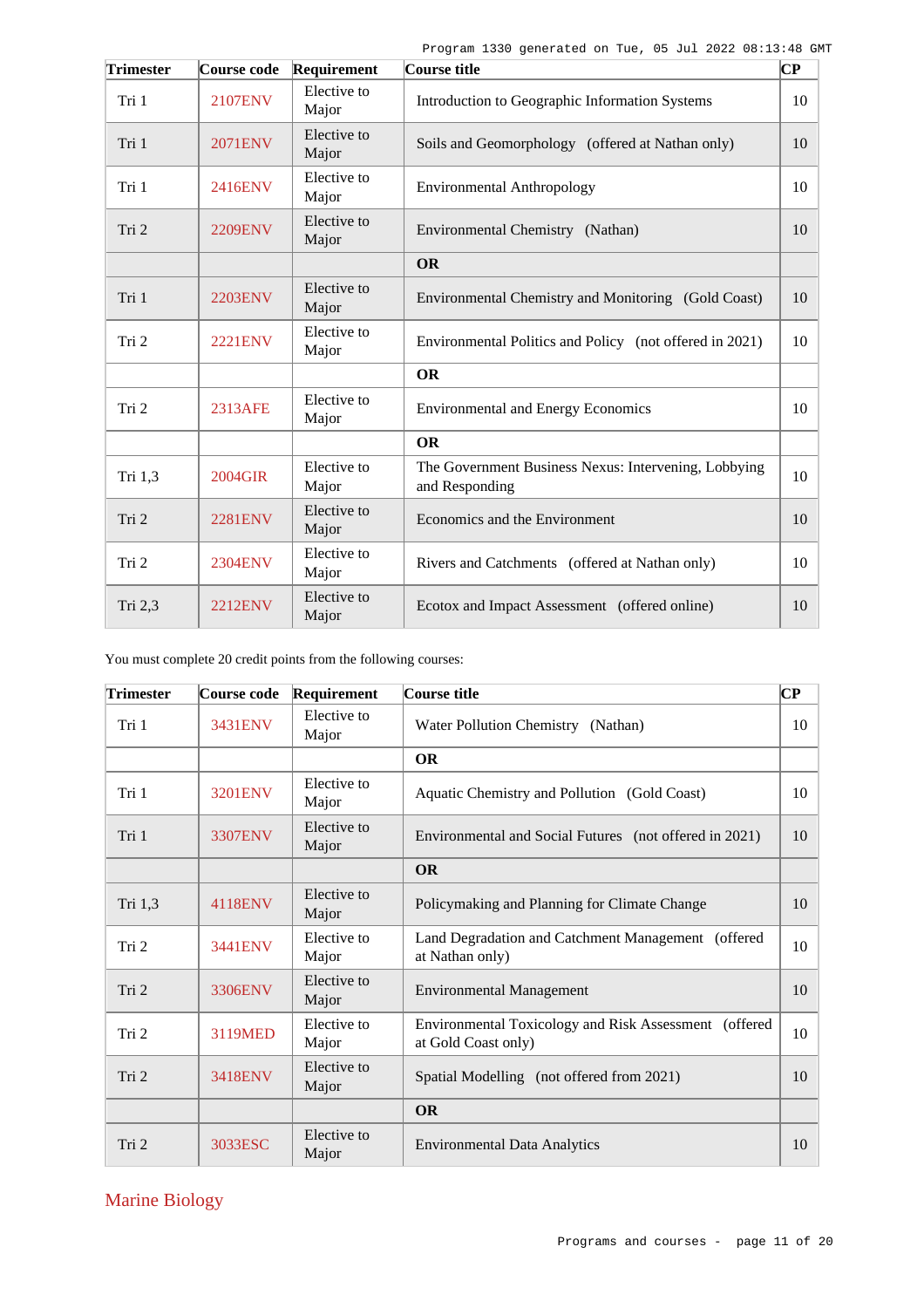| <b>Trimester</b> | Course code    | Requirement        | Course title                                 | $\overline{\mathbf{CP}}$ |
|------------------|----------------|--------------------|----------------------------------------------|--------------------------|
| Tri 1,3          | 1015SCG        | Recommended Prereq | <b>Quantitative Reasoning</b>                | 10                       |
| Tri 1,3          | 1041SCG        | Recommended Prereq | <b>Biological Systems</b>                    | 10                       |
| Tri 1,3          | 1023SCG        | Recommended Prereq | Chemistry I                                  | 10                       |
|                  |                |                    | <b>OR</b>                                    |                          |
| Tri 1,3          | 1021SCG        | Recommended Prereq | Chemistry 1A                                 | 10                       |
| Tri 1,3          | 1043SCG        | Recommended Prereq | Introduction to Environmental Sustainability | 10                       |
| Tri $2,3$        | 1014SCG        | Recommended Prereq | <b>Statistics</b>                            | 10                       |
| Tri 2            | 1042SCG        | Recommended Prereq | Genetics and Evolutionary Biology            | 10                       |
| Tri 1            | <b>1007ENV</b> | Recommended Prereq | Introduction to Marine Science (Gold Coast)  | 10                       |

You must complete the following foundation courses:

You must complete 40 credit points from the following courses:

| <b>Trimester</b> | Course code    | Requirement       | Course title                                  | CР |
|------------------|----------------|-------------------|-----------------------------------------------|----|
| Tri 1            | 2291ENV        | Elective to Major | <b>Applied Data Science</b>                   | 10 |
| Tri 1            | <b>2804ENV</b> | Elective to Major | <b>Coastal Environments</b>                   | 10 |
| Tri 2            | 2305ENV        | Elective to Major | Marine Megafauna: Sentinels of the Sea        | 10 |
| Tri 2            | 2603ENV        | Elective to Major | Ecology<br>(Gold Coast)                       | 10 |
|                  |                |                   | <b>OR</b>                                     |    |
| Tri 2            | 2051ENV        | Elective to Major | (Nathan)<br>Ecology                           | 10 |
| Tri $2,3$        | <b>2212ENV</b> | Elective to Major | Ecotox and Impact Assessment (offered online) | 10 |

You must complete the following courses:

| <b>Trimester</b> |         | Course code Requirement | Course title                                | CР |
|------------------|---------|-------------------------|---------------------------------------------|----|
| Tri 1            | 3801ENV | Core to Major           | <b>Estuarine Ecology</b>                    |    |
| Tri 2            | 3332ENV | Core to Major           | Marine Conservation and Resource Management |    |

### Microbiology

### **This major is available on the Nathan campus only.**

You must complete the following foundation courses:

| <b>Trimester</b> | Course code | Requirement               | Course title                             | CР |
|------------------|-------------|---------------------------|------------------------------------------|----|
| Tri $1,3$        | 1015SCG     | Recommended Prereq        | <b>Quantitative Reasoning</b>            | 10 |
| Tri 1,3          | 1041SCG     | Recommended Prereq        | <b>Biological Systems</b>                | 10 |
| Tri $1,3$        | 1021SCG     | Recommended Prereq        | Chemistry 1A (Nathan)                    | 10 |
|                  |             |                           | <b>OR</b>                                |    |
| Tri 1,3          | 1023SCG     | Recommended Prereq        | Chemistry I (Gold Coast) (from 2021)     | 10 |
| Tri 2            | 1014NSC     | Recommended Prereq        | Fundamentals of Biochemistry (Nathan)    | 10 |
| Tri 2            | 1042SCG     | <b>Recommended Prereq</b> | Genetics and Evolutionary Biology        | 10 |
| Tri 2,3          | 1014SCG     | Recommended Prereq        | <b>Statistics</b>                        | 10 |
| Tri 2            | 1022SCG     | Recommended Prereq        | Chemistry 1B<br>(Nathan)                 | 10 |
|                  |             |                           | <b>OR</b>                                |    |
| Tri 2            | 1024SCG     | Recommended Prereq        | (Gold Coast) (from 2021)<br>Chemistry II | 10 |

You must complete the following courses: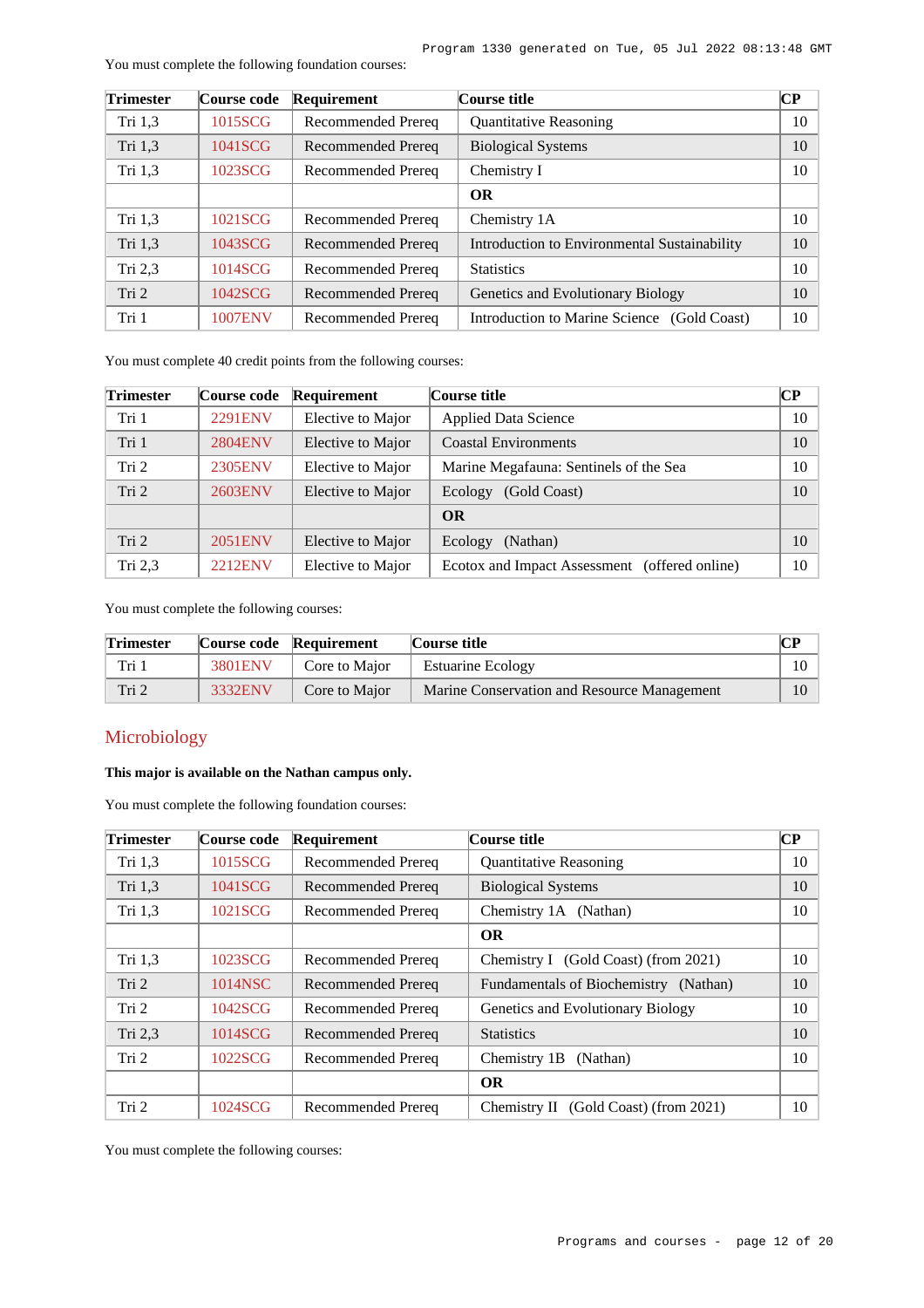| <b>Trimester</b> | Course code    | Requirement   | Course title                                           | $ {\bf CP} $ |
|------------------|----------------|---------------|--------------------------------------------------------|--------------|
| Tri 2            | 2013NSC        | Core to Major | <b>Biotechniques Laboratory</b><br>(Nathan)            | 10           |
|                  |                |               | <b>OR</b>                                              |              |
| Tri 2            | 2018NSC        | Core to Major | Biosciences Laboratory Skills (Gold Coast) (from 2021) | 10           |
| Tri 1            | 2005NSC        | Core to Major | Protein Science (Nathan)                               | 10           |
|                  |                |               | <b>OR</b>                                              |              |
| Tri 1            | 2008MSC        | Core to Major | Structural Biochemistry (Gold Coast) (from 2021)       | 10           |
| Tri 1            | <b>2008NSC</b> | Core to Major | General Microbiology<br>(Nathan)                       | 10           |
| Tri 2            | 2010NSC        | Core to Major | Applied Microbiology (Nathan)                          | 10           |
| Tri 2            | 3018NSC        | Core to Major | Microbiology Laboratory (Nathan)                       | 10           |
| Tri 2            | 3020NSC        | Core to Major | Techniques in Molecular Microbiology<br>(Nathan)       | 10           |

# Wildlife Biology

You must complete the following foundation courses:

| <b>Trimester</b> | Course code | Requirement               | Course title                                 | CР |
|------------------|-------------|---------------------------|----------------------------------------------|----|
| Tri 1,3          | 1015SCG     | Recommended Prereq        | <b>Quantitative Reasoning</b>                | 10 |
| Tri 1,3          | 1041SCG     | <b>Recommended Prereq</b> | <b>Biological Systems</b>                    | 10 |
| Tri $1,3$        | 1023SCG     | Recommended Prereq        | Chemistry I (Gold Coast)                     | 10 |
|                  |             |                           | <b>OR</b>                                    |    |
| Tri $1,3$        | 1021SCG     | Recommended Prereq        | Chemistry 1A (Nathan)                        | 10 |
| Tri 1,3          | 1043SCG     | <b>Recommended Prereq</b> | Introduction to Environmental Sustainability | 10 |
| Tri 2            | 1042SCG     | Recommended Prereq        | Genetics and Evolutionary Biology            | 10 |
| Tri 2,3          | 1014SCG     | Recommended Prereq        | <b>Statistics</b>                            | 10 |
| Tri 2            | 1044SCG     | Recommended Prereq        | Earth Systems                                | 10 |

You must complete the following courses:

| <b>Trimester</b> | Course code    | <b>Requirement</b> | Course title                                                    | $\bf CP$ |
|------------------|----------------|--------------------|-----------------------------------------------------------------|----------|
| Tri 1            | <b>2291ENV</b> | Core to Major      | <b>Applied Data Science</b>                                     | 10       |
| Tri <sub>2</sub> | 2251ENV        | Core to Major      | Animal Diversity (Nathan) (not offered from 2021)               | 10       |
|                  |                |                    | <b>OR</b>                                                       |          |
| Tri 1            | 2303ENV        | Core to Major      | Zoology                                                         | 10       |
| Tri 2            | 2051ENV        | Core to Major      | Ecology<br>(Nathan)                                             | 10       |
|                  |                |                    | <b>OR</b>                                                       |          |
| Tri 2            | 2603ENV        | Core to Major      | Ecology (Gold Coast)                                            | 10       |
| Tri 1            | <b>2261ENV</b> | Core to Major      | Plant Diversity (Nathan) (not offered from 2021)                | 10       |
|                  |                |                    | <b>OR</b>                                                       |          |
| Tri 2            | 2702ENV        | Core to Major      | <b>Botany</b>                                                   | 10       |
| Tri 1            | 3241ENV        | Core to Major      | <b>Quantitative Ecology</b><br>(Nathan) (not offered from 2021) | 10       |
|                  |                |                    | <b>OR</b>                                                       |          |
| Tri 1            | 3606ENV        | Core to Major      | <b>Conservation Biology</b>                                     | 10       |
| Tri 2            | <b>3308ENV</b> | Core to Major      | <b>Emerging Topics in Conservation</b>                          | 10       |

# **Physics Major**

# Physics

You must complete the following foundation courses: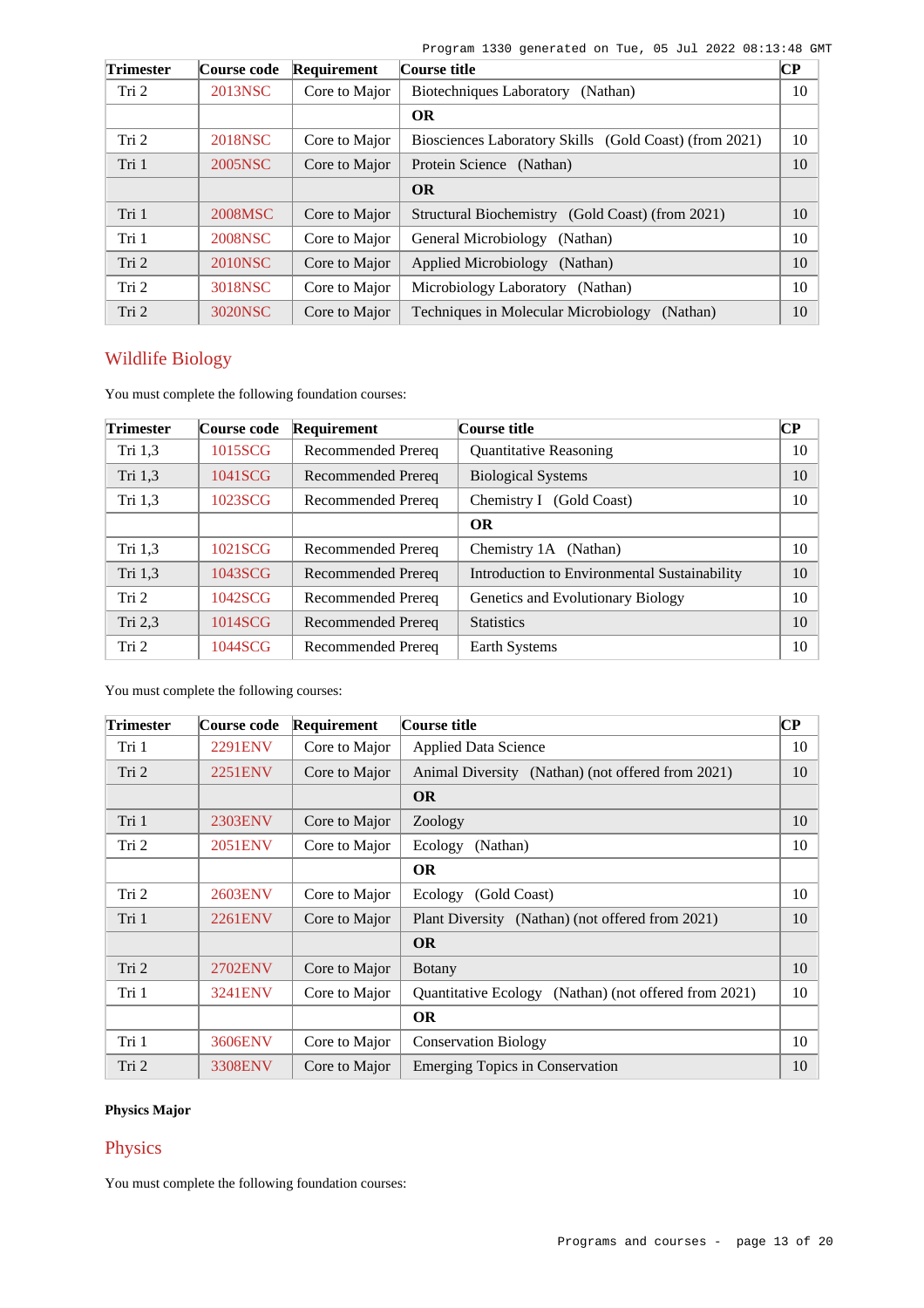| <b>Trimester</b> |         | Course code Requirement | <b>Course title</b>         | CР |
|------------------|---------|-------------------------|-----------------------------|----|
| Tri 1.2          | 1201SCG | Recommended Prereq      | Linear Algebra (see Note 1) | 10 |
| Tri $1,2$        | 1031SCG | Recommended Prereq      | Physics 1A                  | 10 |
| Tri 2,3          | 1202SCG | Recommended Prereq      | Calculus I                  | 10 |
| Tri <sub>2</sub> | 1032SCG | Recommended Prereq      | Physics 1B                  | 10 |

Note 1: Students who successfully completed Mathematics B or C should complete 1201SCG. Students who successfully completed only Mathematics A will complete 1017SCG Foundation Mathematics in their first trimester of study in place of an elective course and then complete 1201SCG in their second trimester of study.

You must complete the following courses:

| <b>Trimester</b> | Course code | Requirement   | Course title                                                  | CР |
|------------------|-------------|---------------|---------------------------------------------------------------|----|
| Tri 1            | 2304NSC     | Core to Major | Statistical and Solid State II (not offered from 2021)        | 10 |
|                  |             |               | <b>OR</b>                                                     |    |
| Tri 2            | 2307ESC     | Core to Major | <b>Analytical and Statistical Mechanics</b>                   | 10 |
| Tri 1            | 2302NSC     | Core to Major | <b>Modern Physics Laboratory</b>                              | 10 |
| Tri 1            | 2305NSC     | Core to Major | <b>Quantum Mechanics, Relativity and Elementary Particles</b> | 10 |
| Tri 2            | 2301NSC     | Core to Major | Electromagnetism and Optics                                   | 10 |
| Tri 1            | 3301NSC     | Core to Major | <b>Quantum Physics III</b>                                    | 10 |
| Tri 2            | 3304NSC     | Core to Major | Physics Laboratory III                                        | 10 |
| Tri 2            | 3303NSC     | Core to Major | Physics of Solids and Nanoscale Structures                    | 10 |
|                  |             |               | <b>OR</b>                                                     |    |
| Tri 2            | 3309ESC     | Core to Major | <b>Condensed Matter Physics</b>                               | 10 |

# Specialisations (7 available) Applied Mathematics

You must complete the following Honours courses in Year 4:

| <b>Trimester</b> | Course code | Requirement          | Course title                    | CР |
|------------------|-------------|----------------------|---------------------------------|----|
| Tri 1            | 6205NSC     | Hons Core to Major   | Topics in Applied Mathematics 1 | 10 |
| Tri 1            | 6206NSC     | Hons Core to Major   | Topics in Applied Mathematics 2 | 10 |
| Tri $1,2$        | 6002ESC P1  | Hon Diss Core to Mir | <b>Honours Dissertation</b>     | 20 |
| Tri 1,2          | 6002ESC P2  | Hon Diss Core to Mir | <b>Honours Dissertation</b>     | 20 |
| Tri 2            | 6207NSC     | Hons Core to Major   | Topics in Applied Mathematics 3 | 10 |
| Tri 2            | 6208NSC     | Hons Core to Major   | Topics in Applied Mathematics 4 | 10 |

# **Biosciences**

You must complete the following Honours courses in Year 4:

| <b>Trimester</b> | Course code | Requirement          | Course title                                | CР     |
|------------------|-------------|----------------------|---------------------------------------------|--------|
| Tri $1,2$        | 6000ESC     | Hons Core to Major   | Research Proposal and Planning (see Note 1) | $10-1$ |
| Tri $1,2$        |             |                      | Listed Elective                             | 10     |
| Tri $1,2$        | 6001ESC P1  | Hon Diss Core to Mir | Honours Dissertation (see Note 2)           | $20-1$ |
| Tri $1,2$        | 6001ESC P2  | Hon Diss Core to Mir | Honours Dissertation (see Note 2)           | 20     |
| Tri $1,2$        | 6001ESC P3  | Hon Diss Core to Mir | <b>Honours Dissertation</b><br>(see Note 2) | $20-1$ |

Note 1: 6000ESC must be undertaken in your first Trimester of study.

Note 2: Students will undertake a research project in the specialisation defined by their undergraduate degree.

### **Chemistry**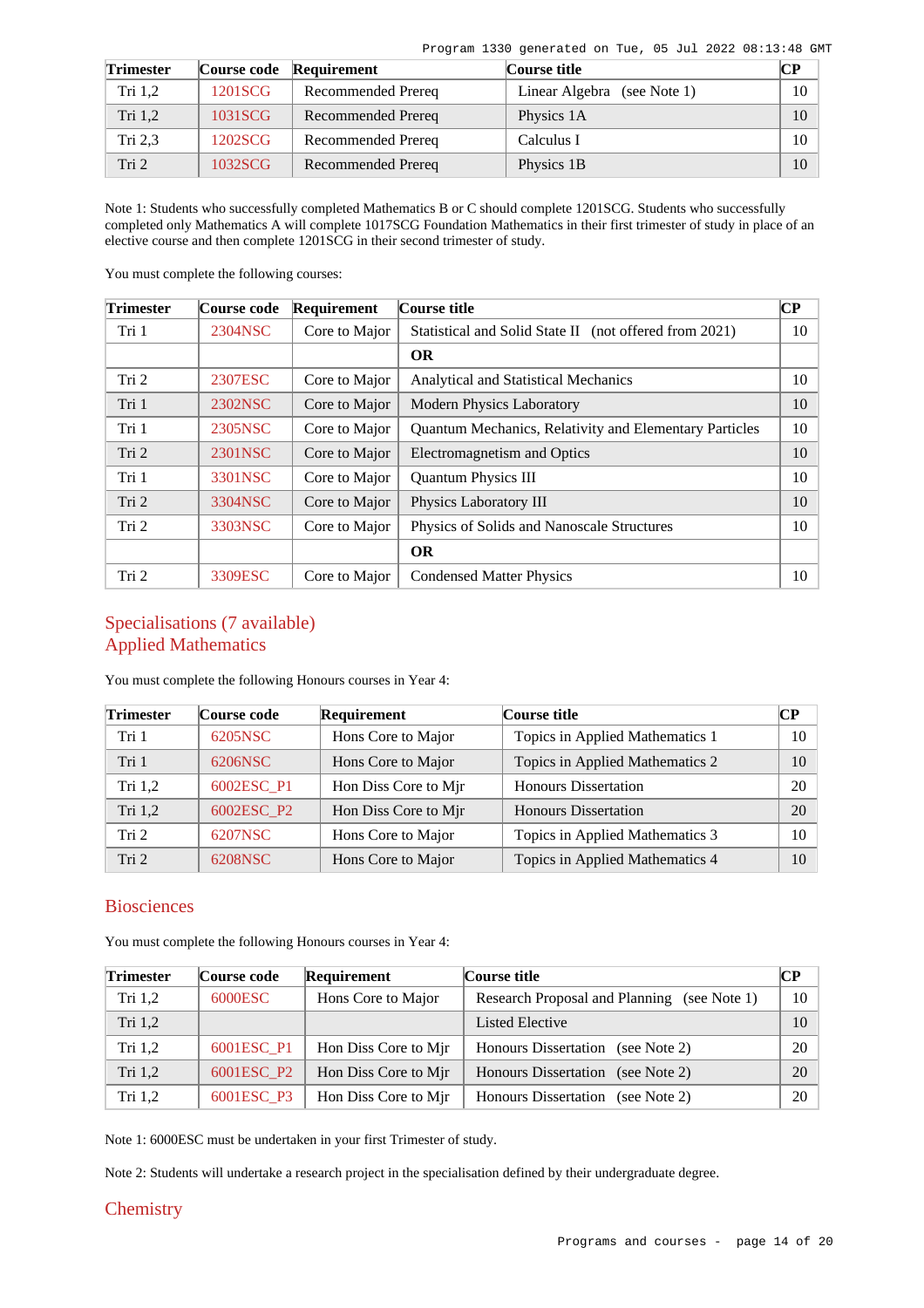| <b>Trimester</b> | Course code | Requirement          | Course title                                | $\bf CP$        |
|------------------|-------------|----------------------|---------------------------------------------|-----------------|
| Tri 1,2          | 6000ESC     | Hons Core to Major   | Research Proposal and Planning (see Note 1) | $10-10$         |
| Tri $1,2$        |             |                      | Listed Elective                             | 10 <sup>1</sup> |
| Tri $1,2$        | 6001ESC P1  | Hon Diss Core to Mjr | Honours Dissertation (see Note 2)           | 20              |
| Tri $1,2$        | 6001ESC P2  | Hon Diss Core to Mir | <b>Honours Dissertation</b><br>(see Note 2) | 20              |
| Tri $1,2$        | 6001ESC P3  | Hon Diss Core to Mjr | <b>Honours Dissertation</b><br>(see Note 2) | 20              |

You must complete the following Honours courses in Year 4:

Note 1: 6000ESC must be undertaken in your first Trimester of study.

Note 2: Students will undertake a research project in the specialisation defined by their undergraduate degree.

# Geography

You must complete the following Honours courses in Year 4:

| <b>Trimester</b> | Course code | Requirement          | Course title                                   | CP. |
|------------------|-------------|----------------------|------------------------------------------------|-----|
| Tri $1,2$        | 6000ESC     | Hons Core to Major   | Research Proposal and Planning<br>(see Note 1) | 10  |
| Tri $1,2$        |             |                      | <b>Listed Elective</b>                         | 10  |
| Tri $1,2$        | 6001ESC_P1  | Hon Diss Core to Mjr | Honours Dissertation (see Note 2)              | 20  |
| Tri $1,2$        | 6001ESC P2  | Hon Diss Core to Mir | Honours Dissertation (see Note 2)              | 20  |
| Tri $1,2$        | 6001ESC P3  | Hon Diss Core to Mir | <b>Honours Dissertation</b><br>(see Note 2)    | 20  |

Note 1: 6000ESC must be undertaken in your first Trimester of study.

Note 2: Students will undertake a research project in the specialisation defined by their undergraduate degree.

### Marine Science

### **This specialisation is offered at the Gold Coast campus only.**

You must complete the following Honours courses in Year 4:

| <b>Trimester</b> | Course code | Requirement          | Course title                                | <b>CP</b>       |
|------------------|-------------|----------------------|---------------------------------------------|-----------------|
| Tri $1,2$        | 6000ESC     | Hons Core to Major   | Research Proposal and Planning (see Note 1) | 10              |
| Tri $1,2$        |             |                      | Listed Elective                             | 10 <sup>1</sup> |
| Tri $1,2$        | 6001ESC_P1  | Hon Diss Core to Mjr | <b>Honours Dissertation</b>                 | 20              |
| Tri $1,2$        | 6001ESC P2  | Hon Diss Core to Mir | <b>Honours Dissertation</b>                 | 20              |
| Tri $1,2$        | 6001ESC P3  | Hon Diss Core to Mjr | <b>Honours Dissertation</b>                 | 20              |

Note 1: 6000ESC must be undertaken in your first Trimester of study.

### **Physics**

You must complete the following Honours courses in Year 4:

| <b>Trimester</b> | Course code | Requirement             | Course title                                     | CР |
|------------------|-------------|-------------------------|--------------------------------------------------|----|
| Tri $1,2$        | 6002ESC_P1  | Hon Diss Core to<br>Mjr | <b>Honours Dissertation</b>                      | 20 |
| Tri 1,2          | 6002ESC_P2  | Hon Diss Core to<br>Mjr | <b>Honours Dissertation</b>                      | 20 |
| Tri 1            | 6005ESC     | Hons Core to Major      | Tensors, Groups and General Relativity           | 10 |
| Tri 1            | 6006ESC     | Hons Core to Major      | Honours Classical and Quantum Mechanics          | 10 |
| Tri 2            | 6007ESC     | Hons Core to Major      | Classical and Quantum Electrodynamics            | 10 |
| Tri 2            | 6304NSC     | Hons Core to Major      | Honours Statistical and Condensed Matter Physics | 10 |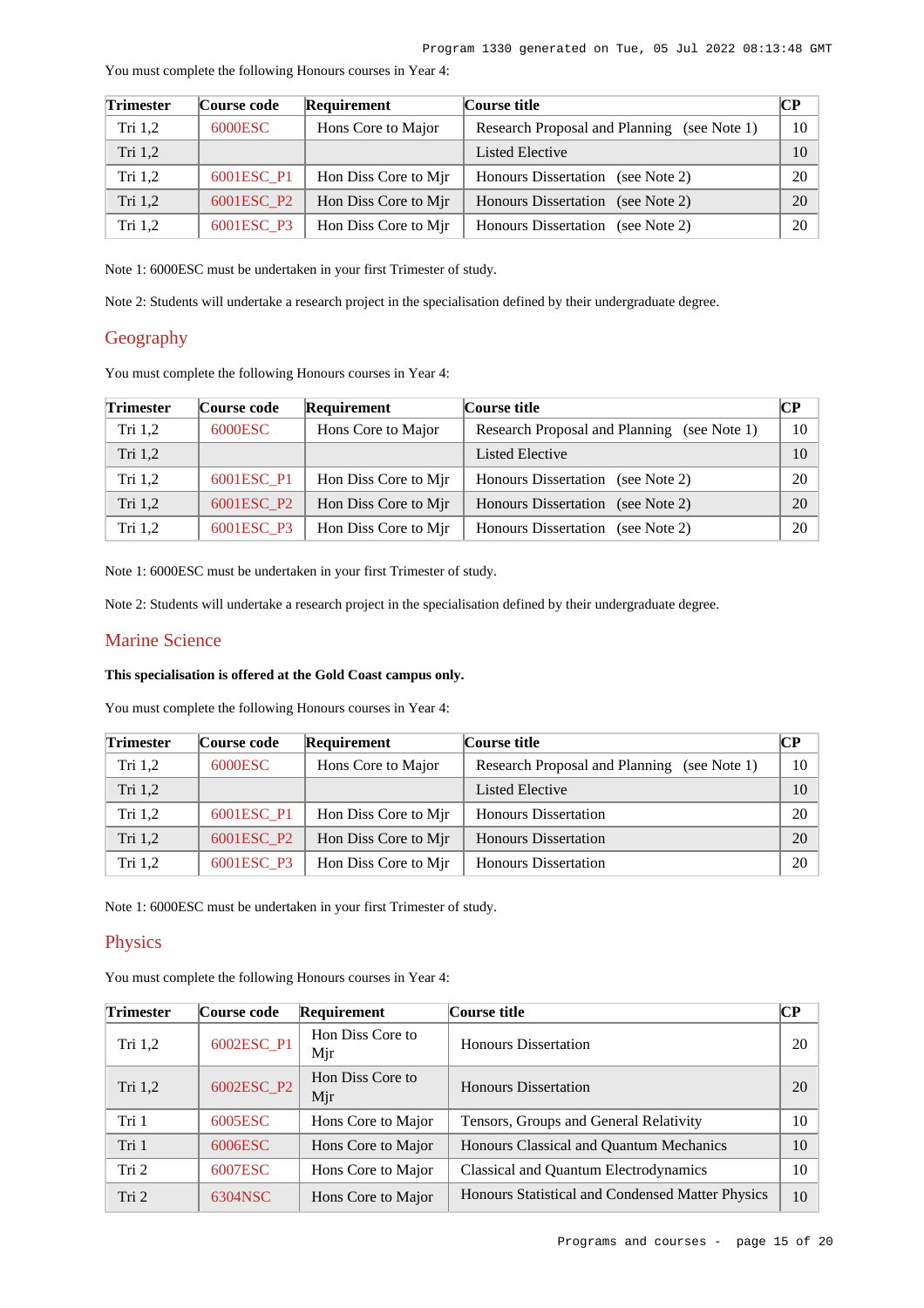# Wildlife Biology

| <b>Trimester</b> | Course code | Requirement          | Course title                                   | CР |
|------------------|-------------|----------------------|------------------------------------------------|----|
| Tri $1,2$        | 6000ESC     | Hons Core to Major   | Research Proposal and Planning<br>(see Note 1) | 10 |
| Tri $1,2$        |             |                      | Listed Elective                                | 10 |
| Tri $1,2$        | 6001ESC P1  | Hon Diss Core to Mir | <b>Honours Dissertation</b>                    | 20 |
| Tri 1,2          | 6001ESC_P2  | Hon Diss Core to Mir | <b>Honours Dissertation</b>                    | 20 |
| Tri $1,2$        | 6001ESC P3  | Hon Diss Core to Mir | <b>Honours Dissertation</b>                    | 20 |

You must complete the following Honours courses in Year 4:

Note 1: 6000ESC must be undertaken in your first Trimester of study.

# Electives (2 available) Listed Honours Electives

| <b>Trimester</b>   | Course code | Requirement                       | Course title                                                                                 | CР |
|--------------------|-------------|-----------------------------------|----------------------------------------------------------------------------------------------|----|
| Tri <sub>1,2</sub> | 8000ESC     | Hons Listed<br>Elect 2            | Strategies for Effective Science Communication (all<br>specialisations)                      | 10 |
| Tri $1,2$          | 6103NSC     | Hons Listed<br>Elect 2            | Advanced Synthetic Chemistry (Bioscience, Chemistry<br>specialisations)                      | 10 |
| Tri $1,2$          | 6003ESC     | Hons Listed<br>Elect 2            | Scientific Data Analysis (Bioscience, Marine Science or<br>Wildlife Biology specialisations) | 10 |
| Tri $1,2$          | 6195NSC     | Hons Listed<br>Elect <sub>2</sub> | Topics in Drug Discovery (Chemistry, Bioscience<br>specialisations)                          | 10 |

# Free-choice electives (Science)

You may select free-choice electives from the list below or any [Undergraduate free-choice elective/s](https://www148.griffith.edu.au/programs-courses/Search/Results?SearchRequestType=CourseCatalogue&AcademicCareerName=UGRD&IsFreeChoiceElective=True) offered across the University provided prerequisites are met. If you require guidance, please liaise with your Program Director.

| <b>Trimester</b> | Course code    | Requirement             | Course title                            | $\mathbf C\mathbf P$ |
|------------------|----------------|-------------------------|-----------------------------------------|----------------------|
| Tri 2            | 2006ESC        | Free-choice<br>Elective | Archaeology: Discovering the Human Past | 10                   |
| Tri 2            | 2002NSC        | Free-choice<br>Elective | Human Physiology                        | 10                   |
| Tri 1            | 2000MSC        | Free-choice<br>Elective | <b>Molecular Genetics</b>               | 10                   |
| Tri 1            | 2003NSC        | Free-choice<br>Elective | Metabolism                              | 10                   |
| Tri 2            | 2003MSC        | Free-choice<br>Elective | <b>Fundamentals of Microbiology</b>     | 10                   |
| Tri 1            | 2005NSC        | Free-choice<br>Elective | <b>Protein Science</b>                  | 10                   |
| Tri 2            | 2007MSC        | Free-choice<br>Elective | Microbiology                            | 10                   |
| Tri 1            | <b>2007NSC</b> | Free-choice<br>Elective | Human Anatomy                           | 10                   |
| Tri 1            | 2008MSC        | Free-choice<br>Elective | <b>Structural Biochemistry</b>          | 10                   |
| Tri 1            | <b>2008NSC</b> | Free-choice<br>Elective | <b>General Microbiology</b>             | 10                   |
| Tri 2            | <b>2010NSC</b> | Free-choice<br>Elective | <b>Applied Microbiology</b>             | 10                   |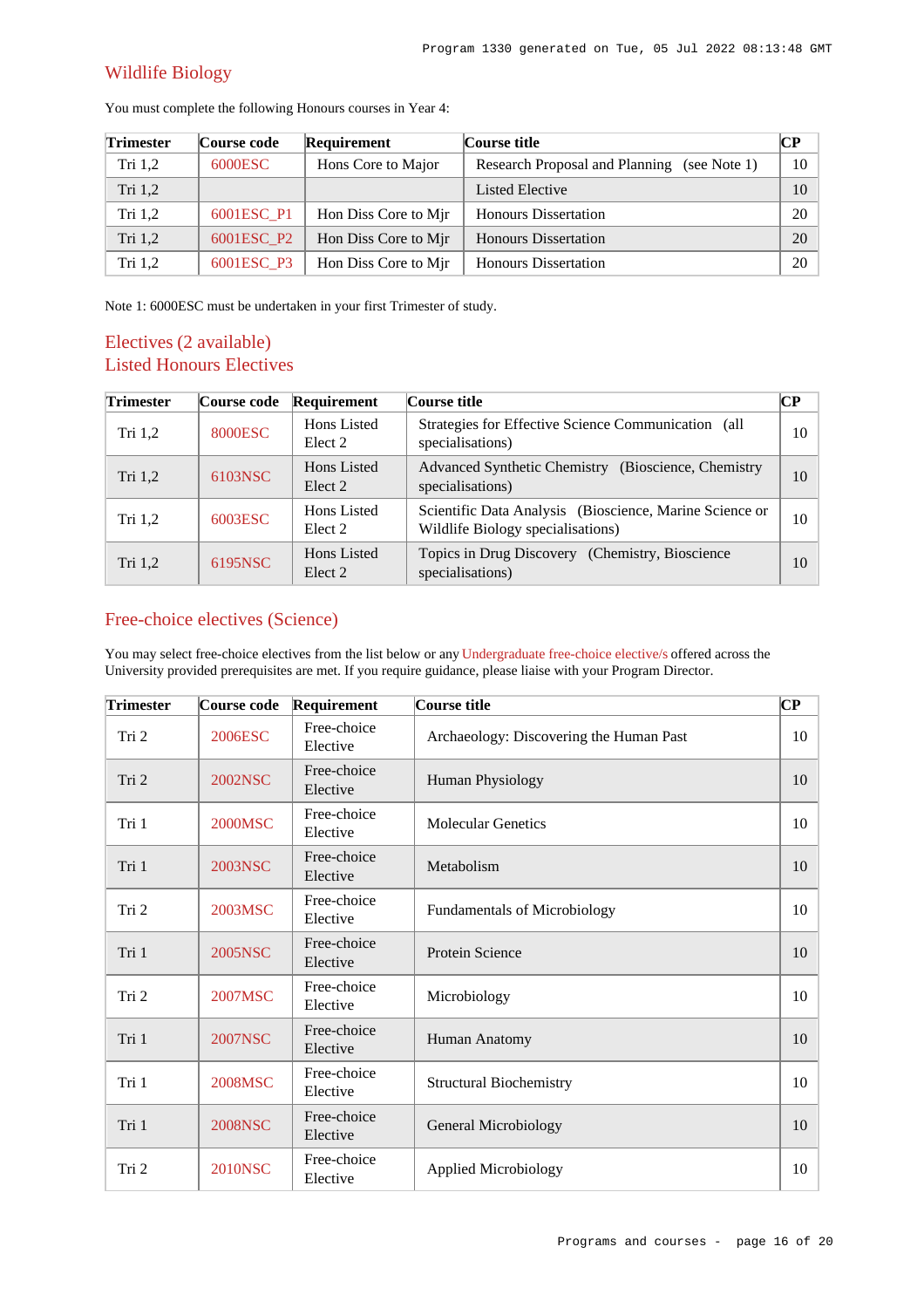| <b>Trimester</b> | Course code    | Requirement             | Course title                                                           | СP |
|------------------|----------------|-------------------------|------------------------------------------------------------------------|----|
| Tri 2            | <b>2012NSC</b> | Free-choice<br>Elective | <b>Molecular Biology</b>                                               | 10 |
| Tri 2            | 2013NSC        | Free-choice<br>Elective | Biotechniques Laboratory (Nathan)                                      | 10 |
|                  |                |                         | courseLineOperator                                                     |    |
| Tri 2            | <b>2018NSC</b> | Free-choice<br>Elective | Biosciences Laboratory Skills (Gold Coast)                             | 10 |
| Tri 1,2 or 3     | 2043IBA        | Free-choice<br>Elective | Innovation, Creativity and Entrepreneurship                            | 10 |
| Tri 2            | 2051ENV        | Free-choice<br>Elective | Ecology                                                                | 10 |
| Tri 2            | 2061ESC        | Free-choice<br>Elective | Artefacts in Archaeology                                               | 10 |
| Tri 1            | 2071ENV        | Free-choice<br>Elective | Soils and Geomorphology                                                | 10 |
| Tri 1            | 2101NSC        | Free-choice<br>Elective | Inorganic Chemistry (Nathan)                                           | 10 |
|                  |                |                         | courseLineOperator                                                     |    |
| Tri 1            | <b>2208ENV</b> | Free-choice<br>Elective | Inorganic Chemistry (Gold Coast)                                       | 10 |
| Tri 2            | 2102NSC        | Free-choice<br>Elective | Spectroscopic and Molecular Analysis                                   | 10 |
| Tri 1            | 2103NSC        | Free-choice<br>Elective | Organic Chemistry (Nathan)                                             | 10 |
|                  |                |                         | courseLineOperator                                                     |    |
| Tri 1            | 2014MSC        | Free-choice<br>Elective | Organic Chemistry (Gold Coast)                                         | 10 |
| Tri 2            | 2106NSC        | Free-choice<br>Elective | Physical and Analytical Chemistry                                      | 10 |
| Tri 1            | <b>2107ENV</b> | Free-choice<br>Elective | Introduction to Geographic Information Systems                         | 10 |
| Tri 1            | <b>2201NSC</b> | Free-choice<br>Elective | Linear Algebra and Applications                                        | 10 |
| Tri 2            | <b>2202ENV</b> | Free-choice<br>Elective | Physical and Analytical Chemistry                                      | 10 |
| Tri 2            | 2202NSC        | Free-choice<br>Elective | <b>Numerical Methods</b>                                               | 10 |
| Tri 1            | 2203ENV        | Free-choice<br>Elective | Environmental Chemistry and Monitoring (Gold Coast)                    | 10 |
|                  |                |                         | courseLineOperator                                                     |    |
| Tri 2            | <b>2209ENV</b> | Free-choice<br>Elective | Environmental Chemistry (Nathan)                                       | 10 |
| Tri 2            | 2204NSC        | Free-choice<br>Elective | Introduction to Mathematical Modelling                                 | 10 |
| Tri 1            | 2205NSC        | Free-choice<br>Elective | Calculus II                                                            | 10 |
| Tri 2            | 2221ENV        | Free-choice<br>Elective | Environmental Politics and Policy (not offered in 2021)                | 10 |
|                  |                |                         | courseLineOperator                                                     |    |
| Tri 1,3          | 2004GIR        | Free-choice<br>Elective | The Government Business Nexus: Intervening,<br>Lobbying and Responding | 10 |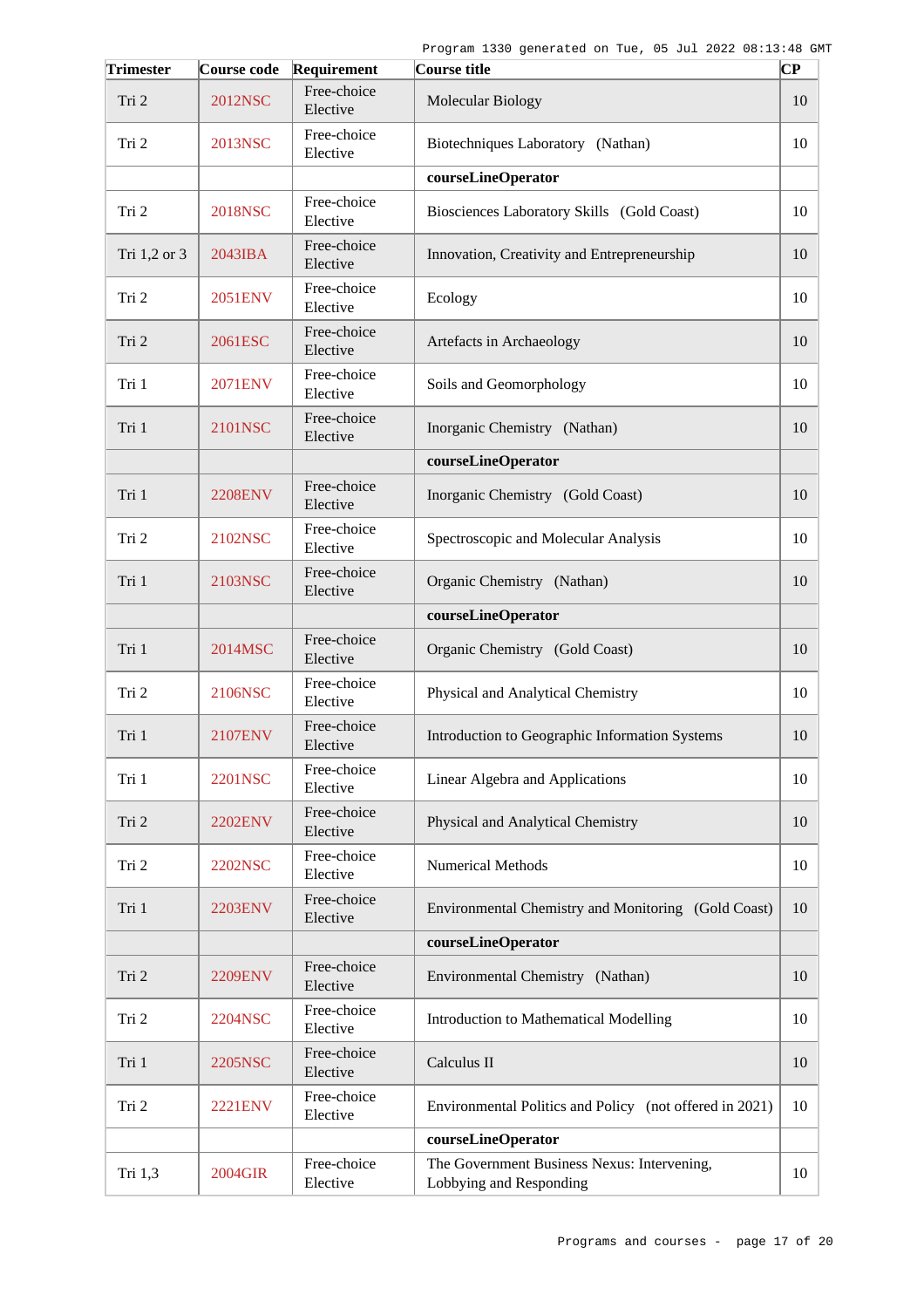| <b>Trimester</b> | Course code    | Requirement             | Course title                                              | $ {\bf CP}$ |
|------------------|----------------|-------------------------|-----------------------------------------------------------|-------------|
| Tri 2            | 2251ENV        | Free-choice<br>Elective | Animal Diversity (Nathan) (not offered from 2021)         | 10          |
|                  |                |                         | courseLineOperator                                        |             |
| Tri 1            | 2303ENV        | Free-choice<br>Elective | Zoology                                                   | 10          |
| Tri 2            | 2702ENV        | Free-choice<br>Elective | <b>Botany</b>                                             | 10          |
| Tri 2            | <b>2281ENV</b> | Free-choice<br>Elective | Economics and the Environment                             | 10          |
| Tri 1            | 2291ENV        | Free-choice<br>Elective | <b>Applied Data Science</b>                               | 10          |
| Tri 2            | 2301NSC        | Free-choice<br>Elective | Electromagnetism and Optics                               | 10          |
| Tri 1,2          | 2302NSC        | Free-choice<br>Elective | Modern Physics Laboratory                                 | 10          |
| Tri 2            | 2304ENV        | Free-choice<br>Elective | <b>Rivers and Catchments</b>                              | 10          |
| Tri 1,2          | 2304NSC        | Free-choice<br>Elective | Statistical and Solid State II (not offered from 2021)    | 10          |
| Tri 2            | 2307ESC        | Free-choice<br>Elective | Analytical and Statistical Mechanics                      | 10          |
| Tri 2,3          | 2305ENV        | Free-choice<br>Elective | Marine Megafauna: Sentinels of the Sea                    | 10          |
| Tri 1            | 2305NSC        | Free-choice<br>Elective | Quantum Mechanics, Relativity and Elementary<br>Particles | 10          |
| Tri 1            | 2416ENV        | Free-choice<br>Elective | <b>Environmental Anthropology</b>                         | 10          |
| Tri 1            | <b>2804ENV</b> | Free-choice<br>Elective | <b>Coastal Environments</b>                               | 10          |
| Tri 2            | <b>2803ENV</b> | Free-choice<br>Elective | Marine Biodiscovery                                       | 10          |
| Tri 2,3          | <b>2212ENV</b> | Free-choice<br>Elective | Ecotox and Impact Assessment (offered online)             | 10          |
| Tri 2            | <b>2810ICT</b> | Free-choice<br>Elective | Software Technologies                                     | 10          |
| Tri 2            | 2703ICT        | Free-choice<br>Elective | <b>Web Application Development</b>                        | 10          |
| Tri 1,2          | 3001NSC        | Free-choice<br>Elective | Molecular Cell Biology (Nathan)                           | 10          |
|                  |                |                         | courseLineOperator                                        |             |
| Tri 1            | 3016MSC        | Free-choice<br>Elective | Macromolecular and Cellular Biochemistry (Gold<br>Coast)  | 10          |
| Tri 1            | 3004MSC        | Free-choice<br>Elective | Immunology                                                | 10          |
| Tri 2            | 3012MSC        | Free-choice<br>Elective | Clinical Biochemistry (offered at Gold Coast)             | 10          |
|                  |                |                         | courseLineOperator                                        |             |
| Tri 1            | 3009NSC        | Free-choice<br>Elective | Biomedical Sciences Laboratory (offered at Nathan)        | 10          |
| Tri 1            | 3006MSC        | Free-choice<br>Elective | <b>Clinical Microbiology</b>                              | 10          |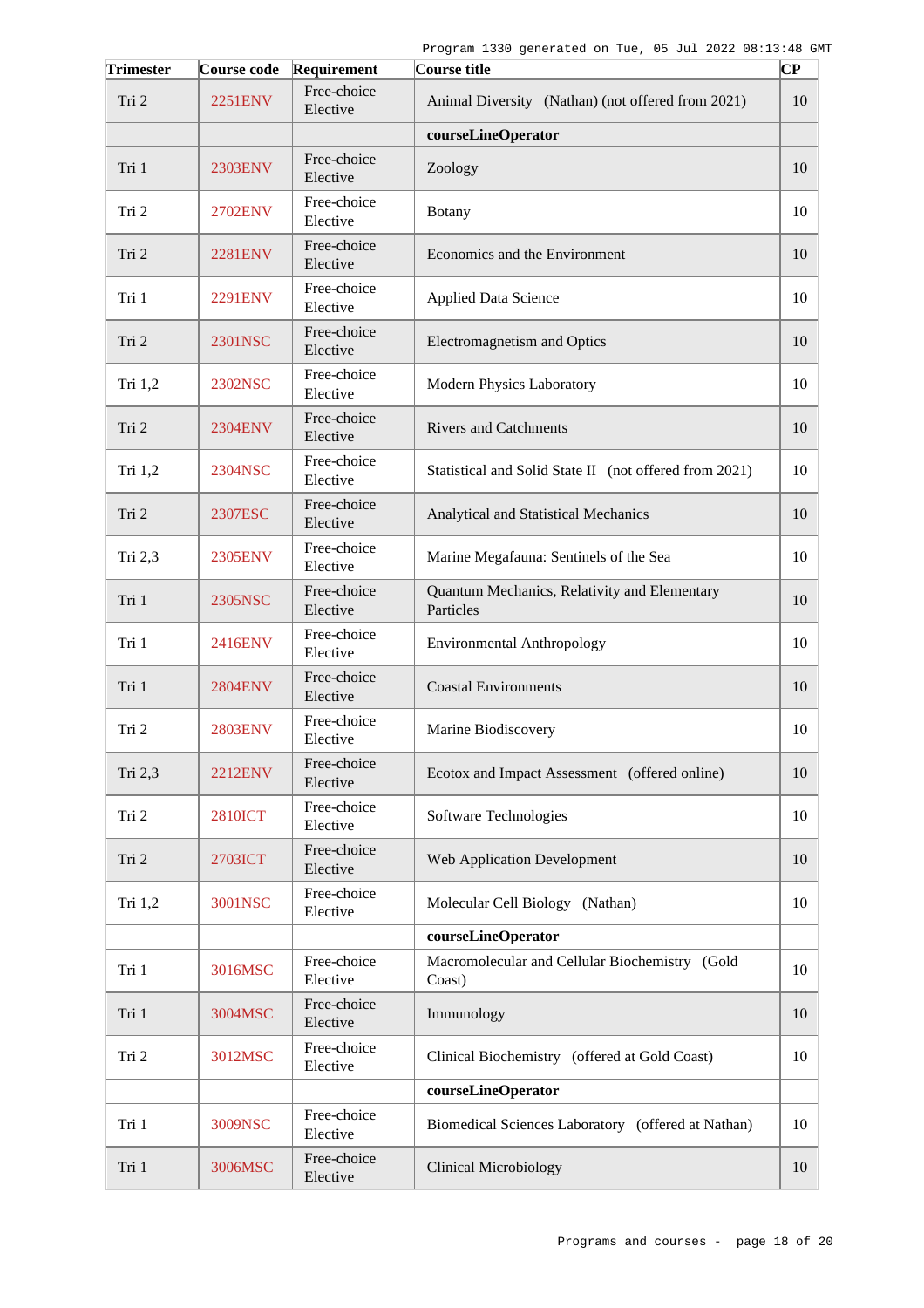| <b>Trimester</b> | Course code | Requirement             | Course title                                                        | $ {\bf CP}$ |
|------------------|-------------|-------------------------|---------------------------------------------------------------------|-------------|
| Tri 1            | 3009NSC     | Free-choice<br>Elective | <b>Biomedical Sciences Laboratory</b>                               | 10          |
| Tri 2            | 3012MSC     | Free-choice<br>Elective | <b>Clinical Biochemistry</b>                                        | 10          |
| Tri 2            | 3013MSC     | Free-choice<br>Elective | <b>Infectious Disease</b>                                           | 10          |
| Tri 2            | 3014NSC     | Free-choice<br>Elective | <b>Advanced Physiology</b>                                          | 10          |
| Tri 2            | 3018NSC     | Free-choice<br>Elective | Microbiology Laboratory                                             | 10          |
| Tri 2            | 3020NSC     | Free-choice<br>Elective | Techniques in Molecular Microbiology                                | 10          |
| Tri 2            | 3022MSC     | Free-choice<br>Elective | Molecular Medicine                                                  | 10          |
| Tri 2,3          | 2034IBA     | Free-choice<br>Elective | <b>Griffith Innovation Challenge</b>                                | 10          |
| Tri 2            | 3102NSC     | Free-choice<br>Elective | Advanced Analytical Chemistry (Nathan)                              | 10          |
|                  |             |                         | courseLineOperator                                                  |             |
| Tri 2            | 3202ENV     | Free-choice<br>Elective | Advanced Analytical Chemistry (Gold Coast)                          | 10          |
| Tri 1            | 3103NSC     | Free-choice<br>Elective | NMR and Structural Chemistry (Nathan) (not offered<br>from $2021$ ) | 10          |
| Tri 1            | 3225ENV     | Free-choice<br>Elective | NMR in Biological Systems                                           | 10          |
| Tri 1            | 3105NSC     | Free-choice<br>Elective | <b>Advanced Organic Chemistry</b>                                   | 10          |
| Tri 2            | 3119MED     | Free-choice<br>Elective | Environmental Toxicology and Risk Assessment                        | 10          |
| Tri 1            | 3201ENV     | Free-choice<br>Elective | Aquatic Chemistry and Pollution (Gold Coast)                        | 10          |
|                  |             |                         | courseLineOperator                                                  |             |
| Tri 1            | 3431ENV     | Free-choice<br>Elective | Water Pollution Chemistry (Nathan)                                  | 10          |
| Tri 1            | 3201NSC     | Free-choice<br>Elective | Advanced Differential Equations and Modelling                       | 10          |
| Tri 2            | 3202NSC     | Free-choice<br>Elective | <b>Biological Mathematics</b>                                       | 10          |
| Tri 1            | 3203NSC     | Free-choice<br>Elective | <b>Complex Analysis and Applications</b>                            | 10          |
| Tri 2            | 3204NSC     | Free-choice<br>Elective | <b>Advanced Numerical Methods</b>                                   | 10          |
| Tri 1            | 3241ENV     | Free-choice<br>Elective | Quantitative Ecology (not offered from 2021)                        | 10          |
| Tri 1            | 3301NSC     | Free-choice<br>Elective | <b>Quantum Physics III</b>                                          | 10          |
| Tri 2            | 3309ESC     | Free-choice<br>Elective | <b>Condensed Matter Physics</b>                                     | 10          |
| Tri 2            | 3304NSC     | Free-choice<br>Elective | Physics Laboratory III                                              | 10          |
| Tri 2            | 3306ENV     | Free-choice<br>Elective | <b>Environmental Management</b>                                     | 10          |